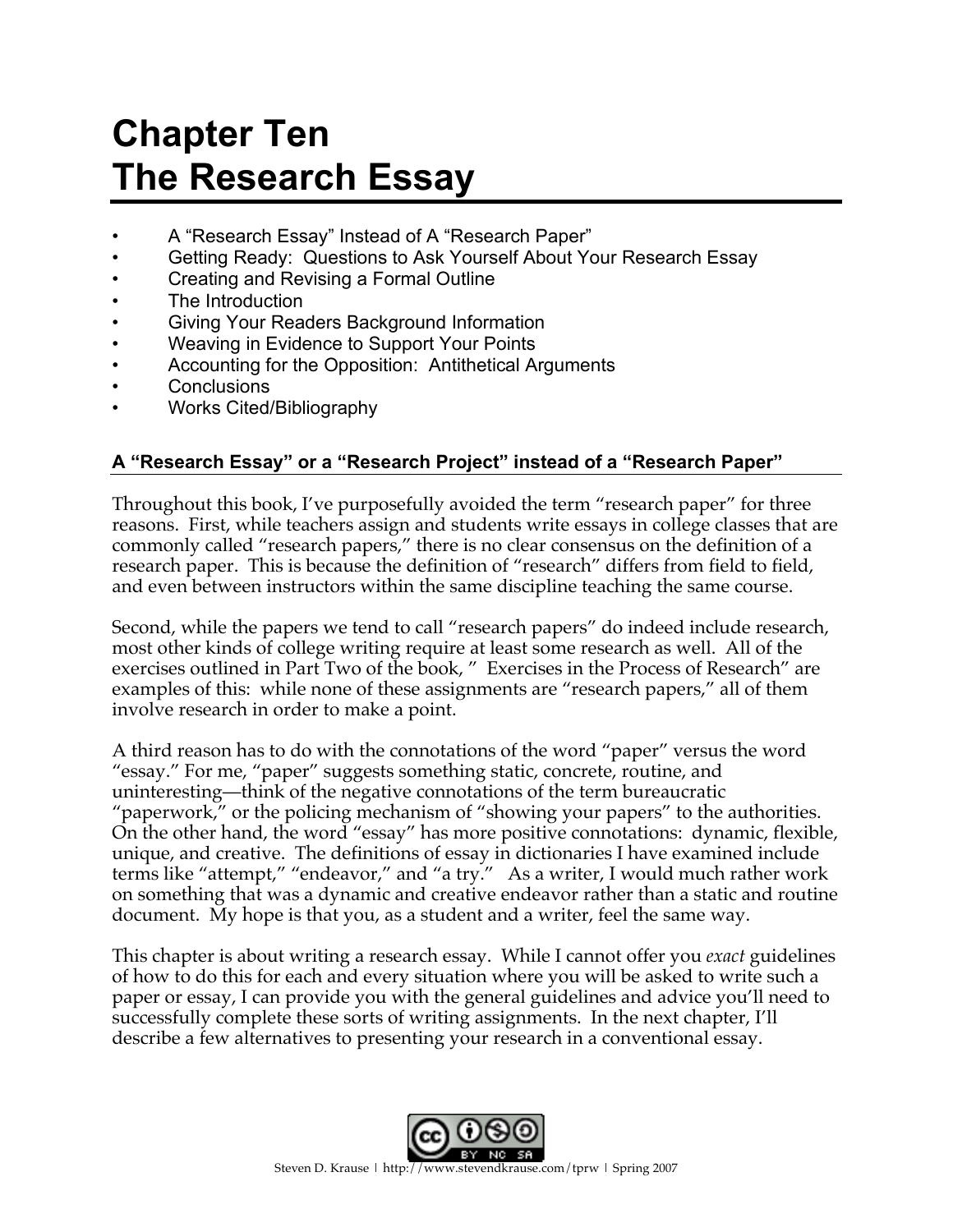## **Getting Ready: Questions to Ask Yourself About Your Research Essay**

If you are coming to this chapter after working through some of the writing exercises in Part Two, "Exercises in the Process of Research," then you are ready to dive into your research essay. By this point, you probably have done some combination of the following things:

- Thought about different kinds of evidence to support your research;
- Been to the library and the internet to gather evidence;
- Developed an annotated bibliography for your evidence;
- Written and revised a working thesis for your research;
- Critically analyzed and written about key pieces of your evidence;
- Considered the reasons for disagreeing and questioning the premise of your working thesis; and
- Categorized and evaluated your evidence.

In other words, you already have been working on your research essay through the process of research writing.

But before diving into writing a research essay, you need to take a moment to ask yourself, your colleagues, and your teacher some important questions about the nature of your project.

## **• What is the specific assignment?**

It is crucial to consider the teacher's directions and assignment for your research essay. The teacher's specific directions will in large part determine what you are required to do to successfully complete your essay, just as they did with the exercises you completed in part two of this book.

If you have been given the option to choose your own research topic, the assignment for the research essay itself might be open-ended. For example:

Write a research essay about the working thesis that you have been working on with the previous writing assignments. Your essay should be about ten pages long, it should include ample evidence to support your point, and it should follow MLA style.

Some research writing assignments are more specific than this, of course. For example, here is a research writing assignment for a poetry class:

Write a seven to ten page research essay about one of the poets discussed in the last five chapters of our textbook and his or her poems. Besides your analysis and interpretation of the poems, be sure to cite scholarly research that supports your points. You should also include research on the cultural and historic contexts the poet was working within. Be sure to use MLA documentation style throughout your essay.

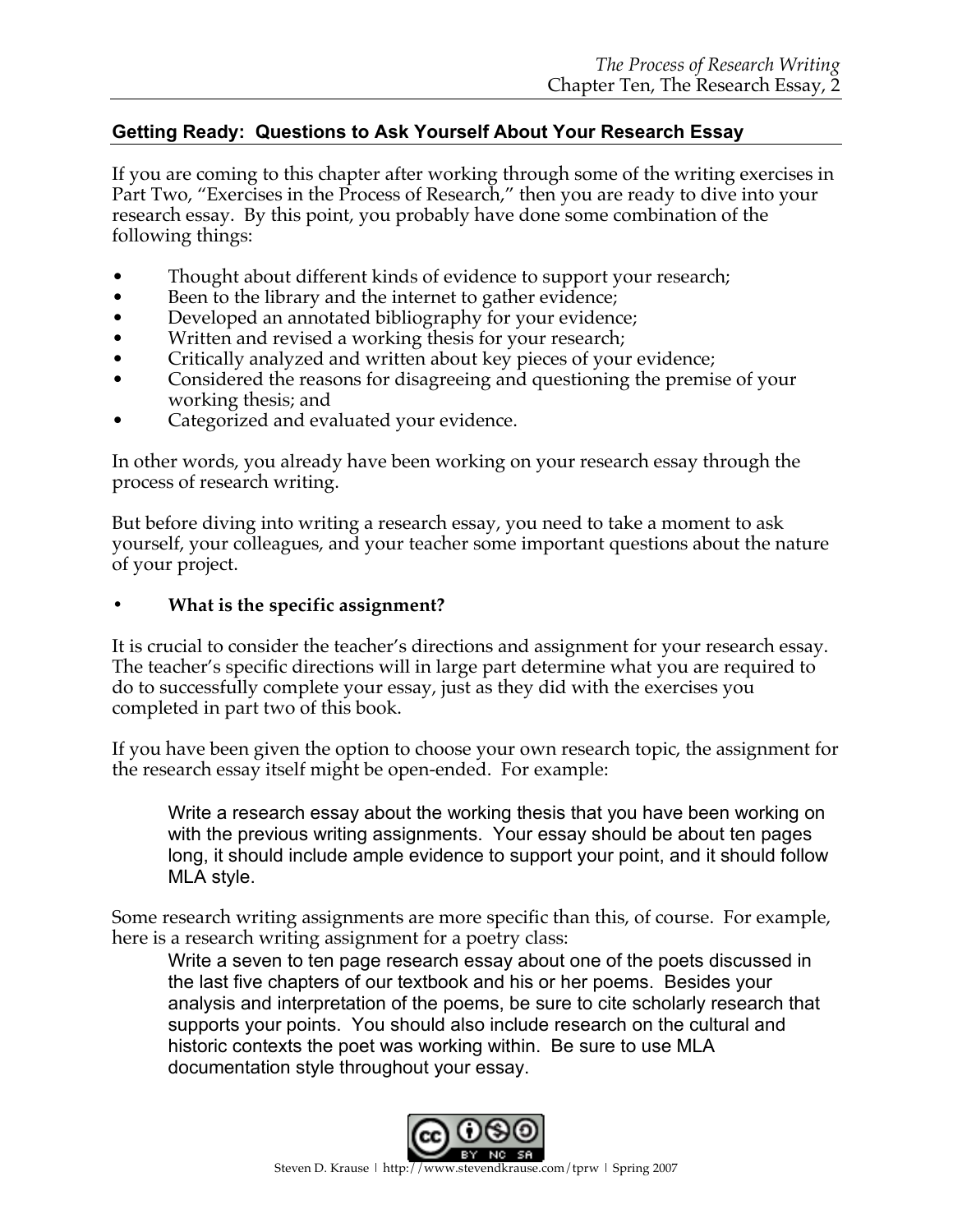Obviously, you probably wouldn't be able to write a research project about the problems of advertising prescription drugs on television in a History class that focused on the American Revolution.

## **• What is the main purpose of your research essay?**

Has the goal of your essay been to answer specific questions based on assigned reading material and your research? Or has the purpose of your research been more openended and abstract, perhaps to learn more about issues and topics to share with a wider audience? In other words, is your research essay supposed to answer questions that indicate that you have learned about a set and defined subject matter (usually a subject matter which your teacher already more or less understands), or is your essay supposed to discover and discuss an issue that is potentially unknown to your audience, including your teacher.

The "demonstrating knowledge about a defined subject matter" purpose for research is quite common in academic writing. For example, a political science professor might ask students to write a research project about the Bill of Rights in order to help her students learn about the Bill of Rights and to demonstrate an understanding of these important amendments to the U.S. Constitution. But presumably, the professor already knows a fair amount the Bill of Rights, which means she is probably more concerned with finding out if you can demonstrate that you have learned and have formed an opinion about the Bill of Rights based on your research and study.

"Discovering and discussing an issue that is potentially unknown to your audience" is also a very common assignment, particularly in composition courses. As the examples included throughout *The Process of Research Writing* suggest, the subject matter for research essays that are designed to inform your audience about something new is almost unlimited.

☛ **Hyperlink:** See "Chapter 5: The Working Thesis Exercise" and the guidelines for "Working With Assigned Topics" and "Coming Up With a Topic of Your Own Idea."

Even if all of your classmates have been researching a similar research idea, chances are your particular take on that idea has gone in a different direction. For example, you and some of your classmates might have begun your research by studying the effect on children of violence on television, either because that was a topic assigned by the teacher or because you simply shared an interest in the general topic. But as you have focused and refined this initially broad topic, you and your classmates will inevitably go into different directions, perhaps focusing on different genres (violence in cartoons versus live-action shows), on different age groups (the effect of violent television on pre-schoolers versus the effect on teen-agers), or on different conclusions about the effect of television violence in the first place (it is harmful versus there is no real effect).

## **• Who is the main audience for your research writing project?**

Besides your teacher and your classmates, who are you trying to reach with your research? Who are you trying to convince as a result of the research you have done?

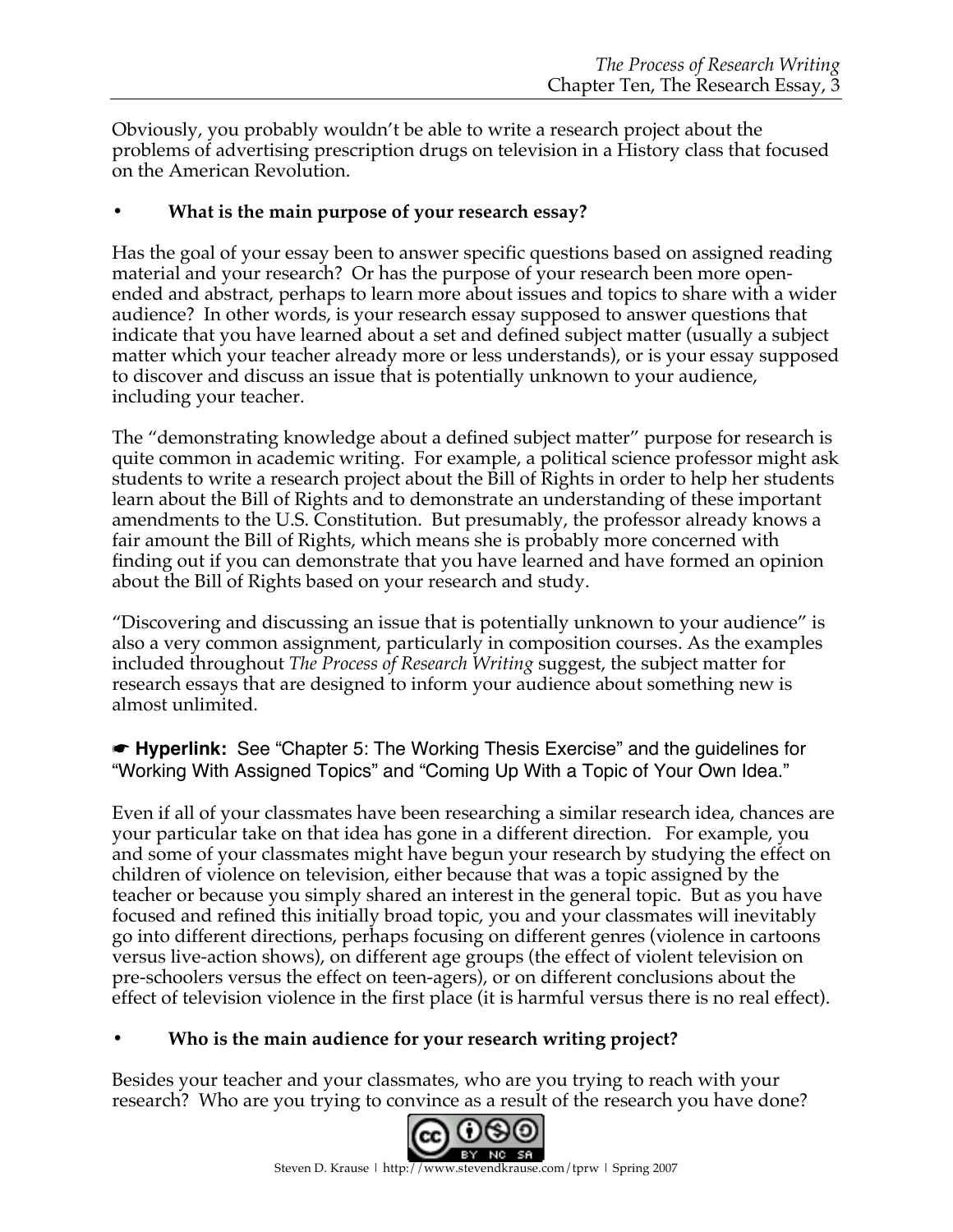What do you think is fair to assume that this audience knows or doesn't know about the topic of your research project? Purpose and audience are obviously closely related because the reason for writing something has a lot to do with who you are writing it for, and who you are writing something for certainly has a lot to do with your purposes in writing in the first place.

In composition classes, it is usually presumed that your audience includes your teacher and your classmates. After all, one of the most important reasons you are working on this research project in the first place is to meet the requirements of this class, and your teacher and your classmates have been with you as an audience every step of the way.

Contemplating an audience beyond your peers and teachers can sometimes be difficult, but if you have worked through the exercises in Part Two of *The Process of Research Writing,* you probably have at least some sense of an audience beyond the confines of your class. For example, one of the purposes "Critique Exercise" in Chapter 7 is to explain to your readers why they might be interested in reading the text that you are critiquing. The goal of the "Antithesis Exercise" in Chapter 8 is to consider the position of those who would disagree with the position you are taking. So directly and indirectly, you've probably been thinking about your readers for a while now.

Still, it might be useful for you to try to be even more specific about your audience as you begin your research essay. Do you know any "real people" (friends, neighbors, relatives, etc.) who might be an ideal reader for your research essay? Can you at least imagine what an ideal reader might want to get out of reading your research essay?

I'm not trying to suggest that you ought to ignore your teacher and your classmates as your primary audience. But research essays, like most forms of writing, are strongest when they are intended for a more specific audience, either someone the writer knows or someone the writer can imagine. Teachers and classmates are certainly part of this audience, but trying to reach an audience of potential readers beyond the classroom and the assignment will make for a stronger essay.

## **• What sort of "voice" or "authority" do you think is appropriate for your research project?**

Do you want to take on a personal and more casual tone in your writing, or do you want to present a less personal and less casual tone? Do you want to use first person, the "I" pronoun, or do you want to avoid it?

My students are often surprised to learn that it is perfectly acceptable in many types of research and academic writing for writers to use the first person pronoun, "I." It is the tone I've taken with this textbook, and it is an approach that is very common in many fields, particularly those that tend to be grouped under the term "the humanities.

For example, consider this paragraph from Kelly Ritter's essay "The Economics of Authorship: Online Paper Mills, Student Writers, and First-Year Composition," which appeared in June 2005 issue of one of the leading journals in the field of composition and rhetoric, *College Composition and Communication*:

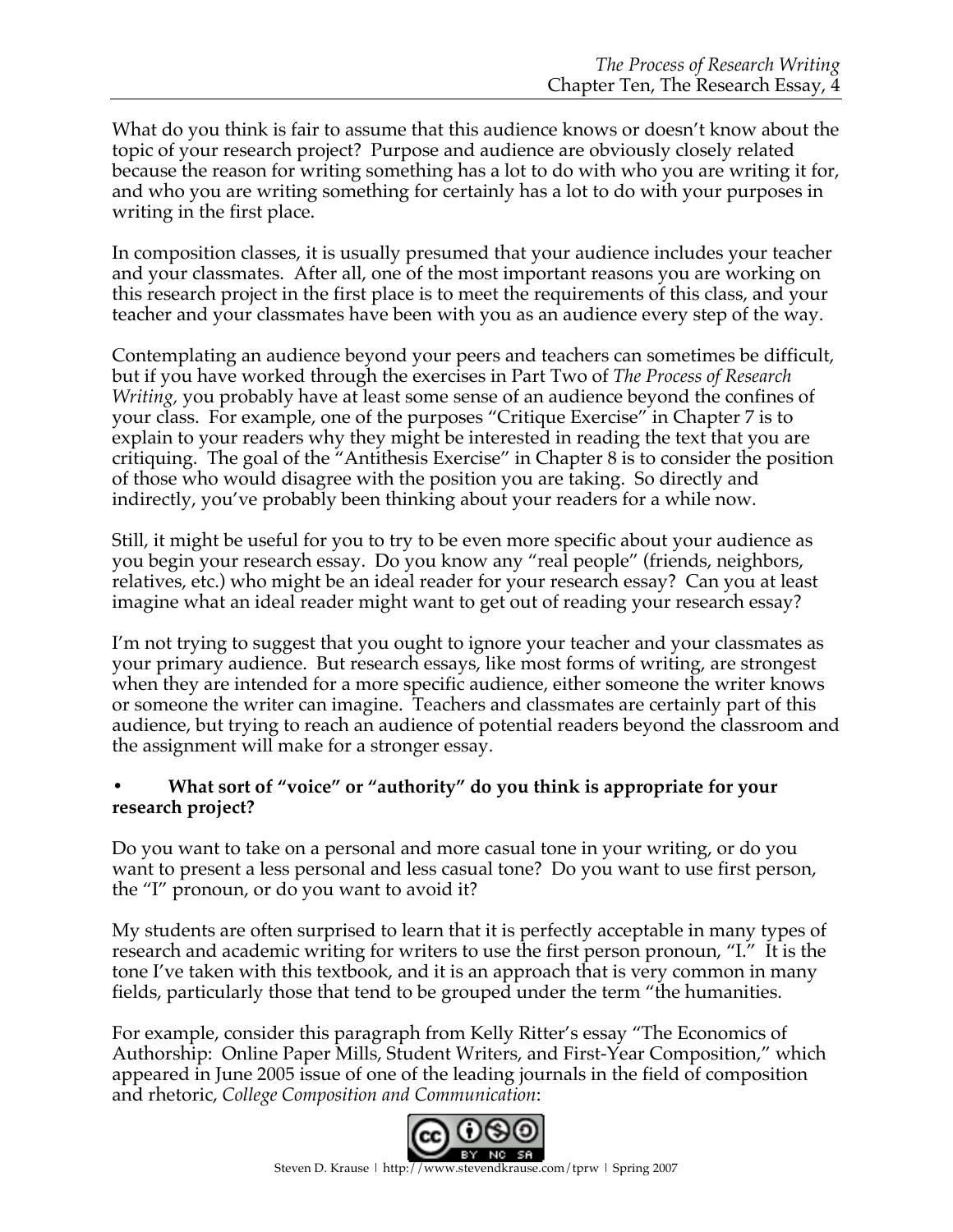When considering whether, when, and how often to purchase an academic paper from an online paper-mill site, first-year composition students therefore work with two factors that **I** wish to investigate here in pursuit of answering the questions posed above: the negligible desire to do one's own writing, or to be an author, with all that entails in this era of faceless authorship vis-á-vis the Internet; and the ever-shifting concept of "integrity," or responsibility when purchasing work, particularly in the anonymous arena of online consumerism. (603, emphasis added)

Throughout her thoughtful and well-researched essay, Ritter uses first person pronouns ("I" and "my," for example) when it is appropriate:  $H$ <sup>\*</sup>I think," "I believe," "my experiences," etc.

This sort of use of the personal pronoun is not limited to publications in English studies. This example comes from the journal *Law and Society Review* (Volume 39, Issue 2, 2005), which is an interdisciplinary journal concerned with the connections between society and the law. The article is titled "Preparing to Be Colonized: Land Tenure and Legal Strategy in Nineteenth-Century Hawaii" and it was written by law professor Stuart Banner:

The story of Hawaii complicates the conventional account of colonial land tenure reform. Why did the land tenure reform movement of the late nineteenth and early twentieth centuries receive its earliest implementation in, of all places, Hawaii? Why did the Hawaiians do this to themselves? What did they hope to gain from it? This article attempts to answer these questions. At the end, **I** briefly suggest why the answers may shed some light on the process of colonization in other times and places, and thus why the answers may be of interest to people who are not historians of Hawaii. (275, emphasis added)

Banner uses both "I" and "my" throughout the article, again when it's appropriate.

Even this cursory examination of the sort of writing academic writers publish in scholarly journals will demonstrate my point: academic journals *routinely* publish articles that make use of the first person pronoun. Writers in academic fields that tend to be called "the sciences" (chemistry, biology, physics, and so forth, but also more "soft" sciences like sociology or psychology) are more likely to avoid the personal pronoun or to refer to themselves as "the researcher," "the author," or something similar. But even in these fields, "I" does frequently appear.

The point is this: using "I" is not inherently *wrong* for your research essay or for any other type of academic essay. However, you need to be aware of your choice of first person versus third person and your role as a writer in your research project.

Generally speaking, the use of the first person "I" pronoun creates a greater closeness and informality in your text, which can create a greater sense of intimacy between the writer and the reader. This is the main reason I've used "I" in *The Process of Research Writing:* using the first person pronoun in a textbook like this lessens the distance

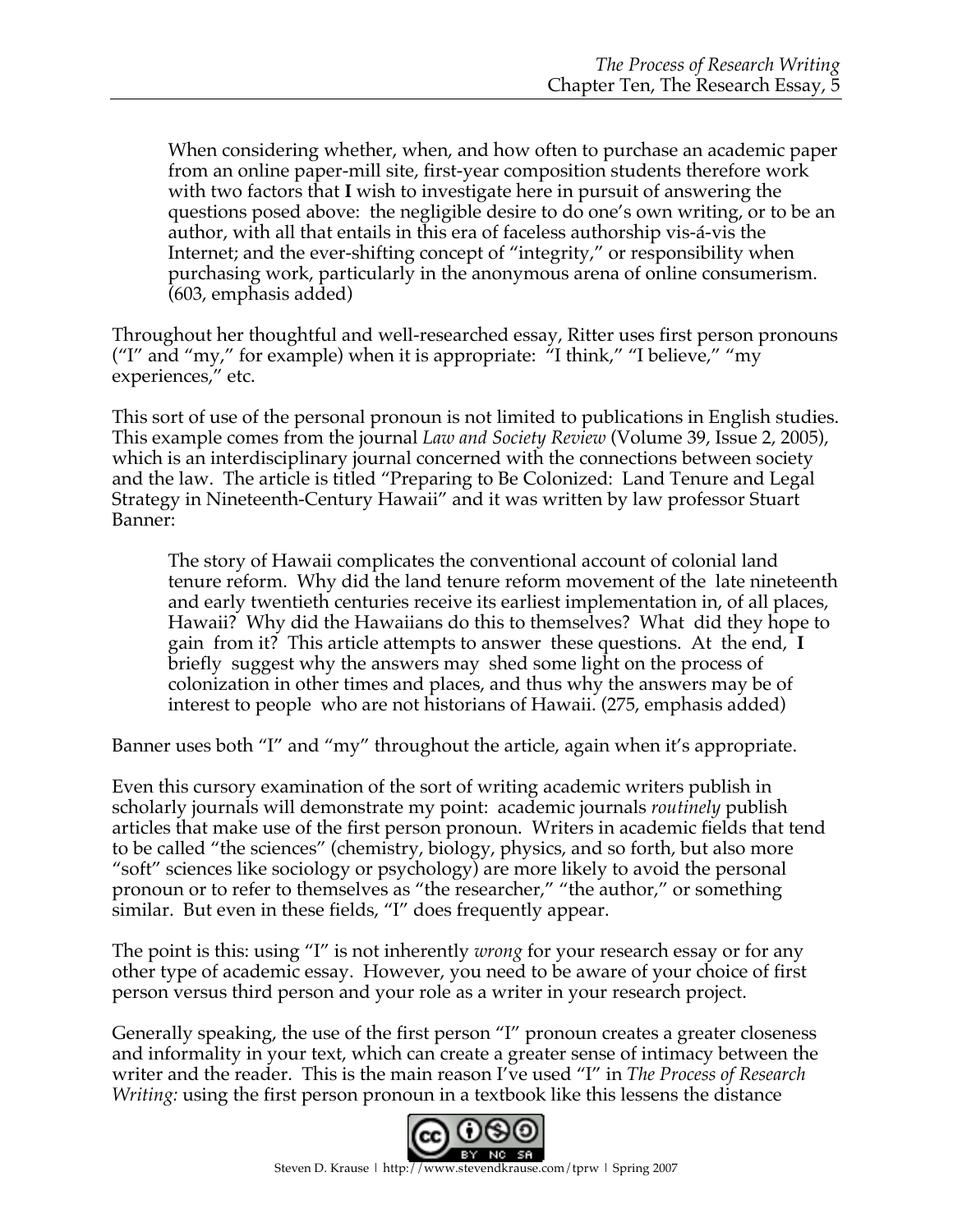between us (you as student/reader and me as writer), and I think it makes for easier reading of this material.

If you do decide to use a first person voice in your essay, make sure that the focus stays on your research and does not shift to you the writer. When teachers say "don't use I," what they are really cautioning against is the *overuse* of the word "I" such that the focus of the essay shifts from the research to "you" the writer. While mixing autobiography and research writing can be interesting (as I will touch on in the next chapter on alternatives to the research essay), it is not the approach you want to take in a traditional academic research essay.

The third person pronoun (and avoidance of the use of "I") tends to have the opposite effect of the first person pronoun: it creates a sense of distance between writer and reader, and it lends a greater formality to the text. This can be useful in research writing because it tends to emphasize research and evidence in order to persuade an audience.

(I should note that much of this textbook is presented in what is called second person voice, using the "you" pronoun. Second person is very effective for writing instructions, but generally speaking, I would discourage you from taking this approach in your research project.)

In other words, "first person" and "third person" are both potentially acceptable choices, depending on the assignment, the main purpose of your assignment, and the audience you are trying to reach. Just be sure to consistent—don't switch between third person and first person in the same essay.

## **• What is your working thesis and how has it changed and evolved up to this point?**

If you've worked through some of the exercises in part two of *The Process of Research Writing*, you already know how important it is to have an evolving working thesis. If you haven't read this part of the textbook, you might want to do so before getting too far along with your research project. Chapter Five, "The Working Thesis Exercise," is an especially important chapter to read and review.

Remember: a *working* thesis is one that changes and evolves as you write and research. It is perfectly acceptable to change your thesis in the writing process based on your research.

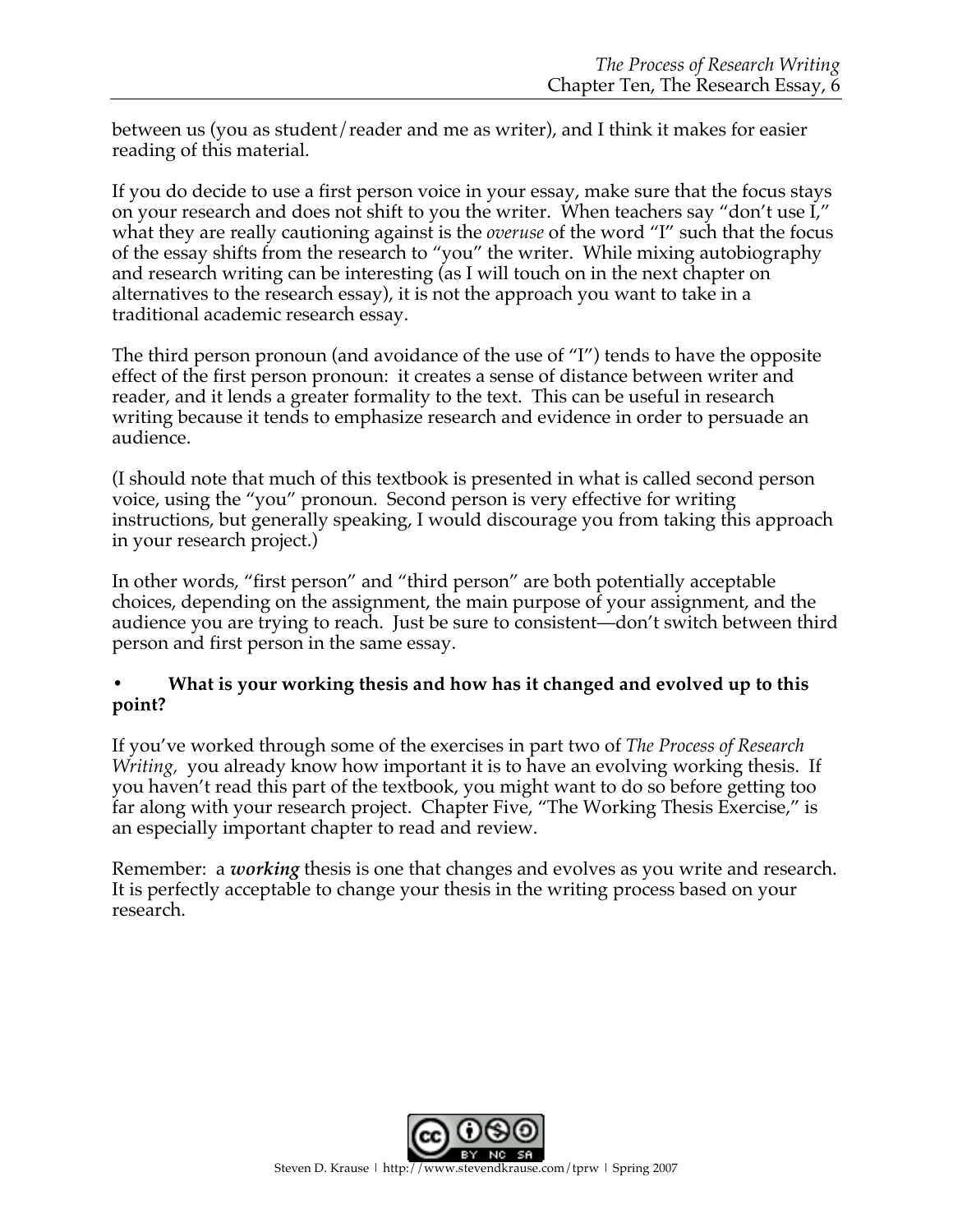## **Exercise 10.1**

Working alone or in small groups, answer these questions about your research essay before you begin writing it:

- What is the specific research writing assignment? Do you have written instructions from the teacher for this assignment? Are there any details regarding page length, arrangement, or the amount of support evidence that you need to address? In your own words, restate the assignment for the research essay.
- What is the purpose of the research writing assignment? Is the main purpose of your research essay to address specific questions, to provide new information to your audience, or some combination of the two?
- Who is the audience for your research writing assignment? Besides your teacher and classmates, who else might be interested in reading your research essay?
- What sort of voice are you going to use in your research essay? What do you think would be more appropriate for your project, first person or third person?
- What is your working thesis? Think back to the ways you began developing your working thesis in the exercises in part two of *The Process of Research Writing.* In what ways has your working thesis changed?

If you are working with a small group of classmates, do each of you agree with the basic answers to these questions? Do the answers to these questions spark other questions that you have and need to have answered by your classmates and your teacher before you begin your research writing project?

Once you have some working answers to these basic questions, it's time to start thinking about actually writing the research essay itself. For most research essay projects, you will have to consider at least most of these components in the process:

- The Formal Outline
- The Introduction
- Background Information
- Evidence to Support Your Points
- Antithetical Arguments and Answers
- The Conclusion
- Works Cited or Reference Information

The rest of this chapter explains these parts of the research essay and it concludes with an example that brings these elements together.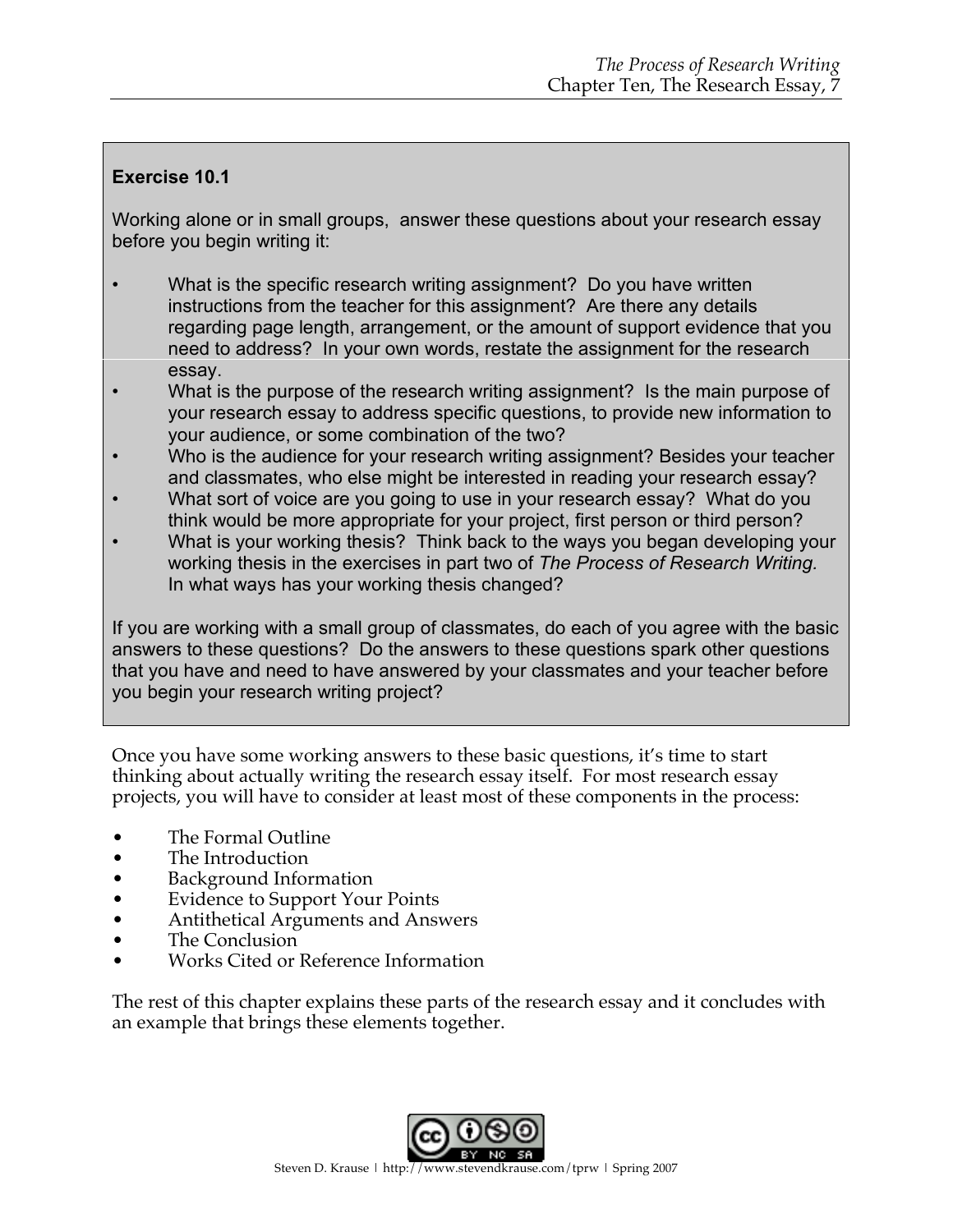## **Creating and Revising a Formal Outline**

Frequently, research essay assignments will also require you to include a formal outline, usually before the essay begins following the cover page. Formal outlines are sort of table of contents for your essay: they give the reader a summary of the main points and sub-points of what they are about to read.

The standard format for an outline looks something like this:

- I. First Major Point
	- A. First sub-point of the first major point
		- 1. First sub-point of the first sub-point
		- 2. Second sub-point of the first sub-point
	- B. Second sub-point of the first major point
- II. Second Major point

And so on. Alternatively, you may also be able to use a decimal outline to note the different points. For example:

- 1. First Major point
	- 1.1. First sub-point of the first major point
		- 1.1.1 First sub-point of the first sub-point
		- 1.1.2 Second sub-point of the first sub-point
	- 1.2. Second sub-point of the first major point
- 2. Second Major point

Sometimes, teachers ask student writers to include a "thesis statement" for their essay at the beginning of the outline.

Generally speaking, if you have one "point," be it a major point or a sub-point, or subpoint of a sub-point (perhaps a sub-sub-point!), you need to have at least a second similar point. In other words, if you have a sub-point you are labeling "A.," you should have one labeled "B." The best rule of thumb I can offer in terms of the grammar and syntax of your various points is to keep them short and consistent.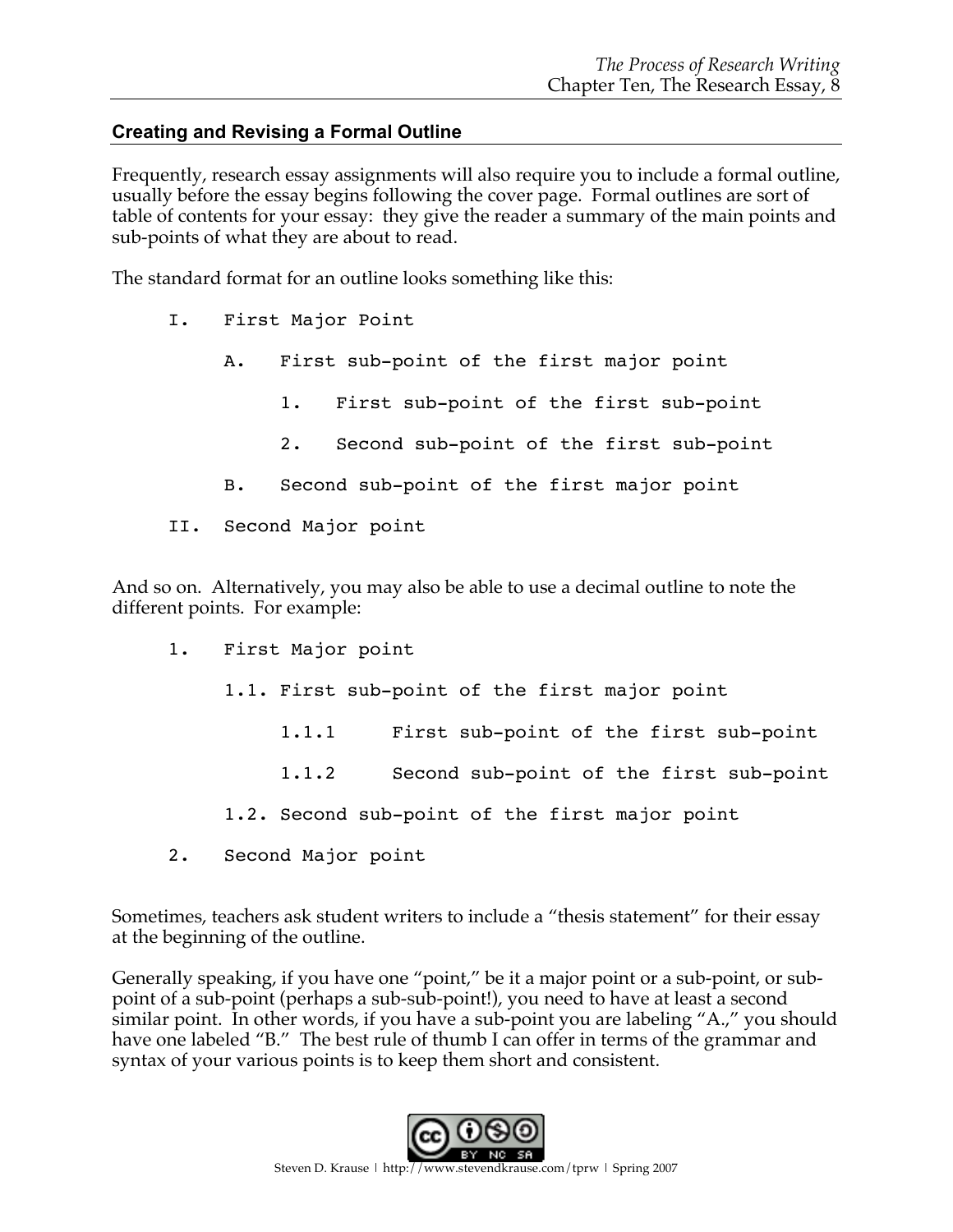Now, while the formal outline is generally the first thing in your research essay after the title page, writing one is usually the **last** step in the writing process. Don't start writing your research essay by writing a formal outline first because it might limit the changes you can make to your essay during the writing process.

Of course, a *formal* outline is quite different from a *working* outline, one where you are more informally writing down ideas and "sketching" out plans for your research essay before or as you write. There are no specific rules or methods for making a working outline-- it could be a simple list of points, it could include details and reminders for the writer, or anything in-between.

Making a working outline is a good idea, particularly if your research essay will be a relatively long and complex one. Just be sure to not confuse these two very different outlining tools.

If you're having trouble starting to write your research essay, revisit some of the tips I suggest in the "Brainstorming for Ideas" section of Chapter Five, "The Working Thesis Exercise."

## **Exercise 10.2**

- Working alone or in small groups, make a formal outline of an already completed essay. You can work with any of the sample essays in previous chapters in *The Process of Research Writing* or any other brief sample. **Don't** work with the sample research essay at the end of this chapter, though-- there is a sample formal outline included with it.
- If you and your classmates made a formal outline of the same essay, compare your outlines. Were there any significant differences in your approaches to making an outline? What were they?

## **The Introduction**

Research essays have to begin somewhere, and this somewhere is called the "introduction." By "beginning," I don't necessarily mean *only* the first paragraph introductions in traditional research essays are frequently several paragraphs long. Generally speaking though, the introduction is about 25 percent or less of the total essay; in other words, in a ten-page, traditional research essay, the introduction would rarely be longer than two and a half pages.

Introductions have two basic jobs to perform:

- To get the reader's attention; and
- To briefly explain what the rest of the essay will be about.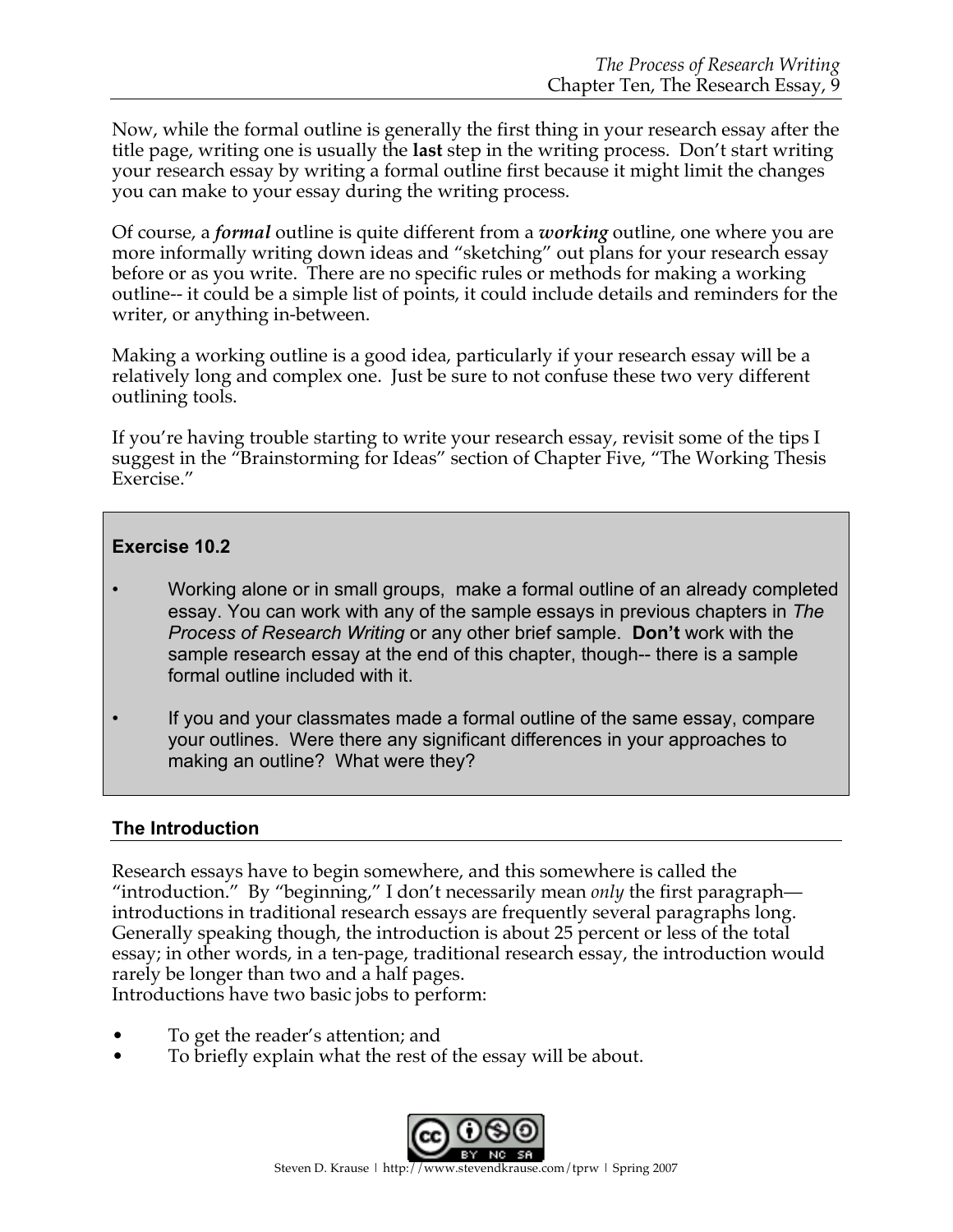What is appropriate or what works to get the reader's attention depends on the audience you have in mind for your research essay and the sort of voice or authority you want to have with your essay. Frequently, it is a good idea to include some background material on the issue being discussed or a brief summary of the different sides of an argument. If you have an anecdote from either your own experience or your research that you think is relevant to the rest of your project or will be interesting to your readers, you might want to consider beginning with that story. Generally speaking, you should avoid mundane or clichéd beginnings like "This research essay is about…" or "In society today…"

The second job of an introduction in a traditional research essay is to explain to the reader what the rest of the essay is going to be about. This is frequently done by stating your "thesis statement," which is more or less where your working thesis has ended up after its inevitable changes and revisions.

A thesis statement can work in a lot of different places in the introduction, not only as the last sentence at the end of the first paragraph. It is also possible to let your readers know what your thesis is without ever directly stating it in a single sentence. This approach is common in a variety of different types of writing that use research, though traditionally, most academic research essays have a specific and identifiable thesis statement.

Let's take a look at this example of a **WEAK** introductory paragraph:

In our world today, there are many health problems, such as heart disease and cancer. Another serious problem that affects many people in this country is diabetes, particularly Type II diabetes. Diabetes is a disease where the body does not produce enough insulin, and the body needs insulin to process sugars and starches. It is a serious disease that effects millions of people, many of whom don't even know they have the disease. In this essay, I will discuss how eating sensibly and getting plenty of exercise are the most important factors in preventing Type 2 Diabetes.

The first two sentences of this introduction don't have much to do with the topic of diabetes, and the following sentences are rather vague. Also, this introduction doesn't offer much information about what the rest of the essay will be about, and it certainly doesn't capture the reader's attention.

Now, consider this revised and **BETTER** introductory paragraph:

Diabetes is a disease where the body does not produce enough of insulin to process starches and sugars

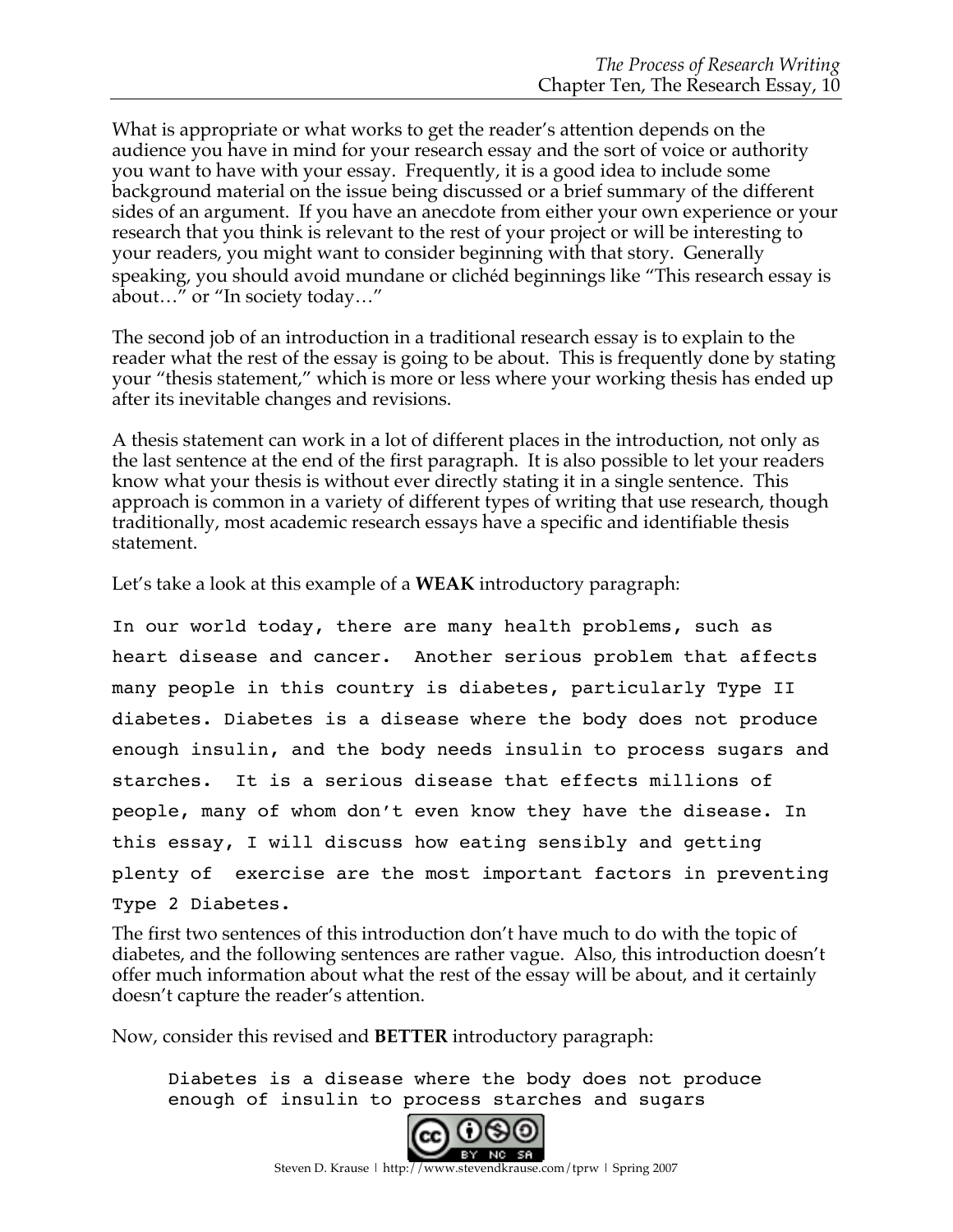effectively. According to the American Diabetes Association web site, over 18 million Americans have diabetes, and as many as 5.2 million of these people are unaware that they have it. Perhaps even more striking is that the most common form of diabetes, Type 2 Diabetes, is largely preventable with a sensible diet and exercise.

This introduction is much more specific and to the point, and because of that, it does a better job of getting the reader's attention. Also, because it is very specific, this introduction gives a better sense to the reader where the rest of the essay will be leading.

While the introduction is of course the first thing your readers will see, **make sure it is one of the last things you decide to revise in the process of writing your research essay.** You will probably start writing your essay by writing an introduction—after all, you've got to start somewhere. But it is nearly impossible to write a very effective introduction if the rest of the essay hasn't been written yet, which is why you will certainly want to return to the introduction to do some revision work after you've written your essay.

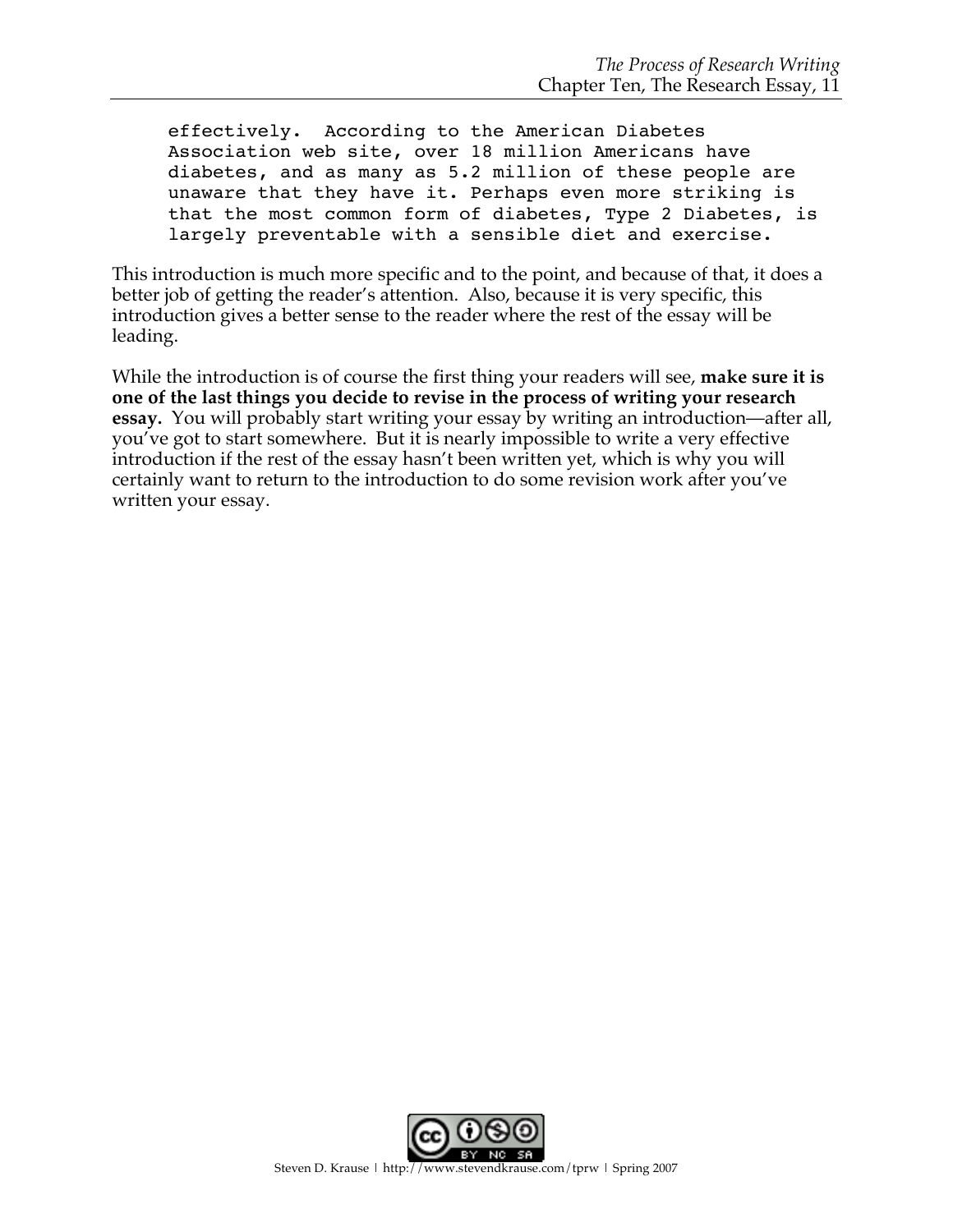#### **Exercise 10.3**

• Working alone or in small groups, revise one of the following "bad" introductions, being sure to get the reader's attention, to make clear what the essay being introduced would be about, and to eliminate unneeded words and clichés. Of course, since you don't have the entire essay, so you may have to take certain liberties with these passages. But the goal is to improve these "bad beginnings" without changing their meaning.

#### Example #1:

In society today, there are many problems with television shows. A lot of them are not very entertaining at all. Others are completely inappropriate for children. It's hard to believe that these things are on TV at all. In fact, because of a lot of the bad things that have been on television in recent years, broadcasters have had to censor more and more shows. They have done some of this voluntarily, but they have also been required to do this by irate advertisers and viewers as well. For example, consider Janet Jackson's famous "wardrobe malfunction" at the 2004 Super Bowl. I contend that Jackson's performance in the 2004 Super Bowl, accident or not, has lead to more censorship on television.

#### Example #2:

There are a lot of challenges to being a college student. We all know that studying and working hard will pay off in the end. A lot of college students also enjoy to cheer for their college teams. A lot of colleges and universities will do whatever it takes to have winning teams. In fact, some colleges and universities are even willing to allow in students with bad test scores and very low high school grades as long as they are great athletes and can make the team better. All of this leads to a difficult to deny observation: college sports, especially Division I football, is full of corruption and it is damaging the academic integrity of some of our best universities.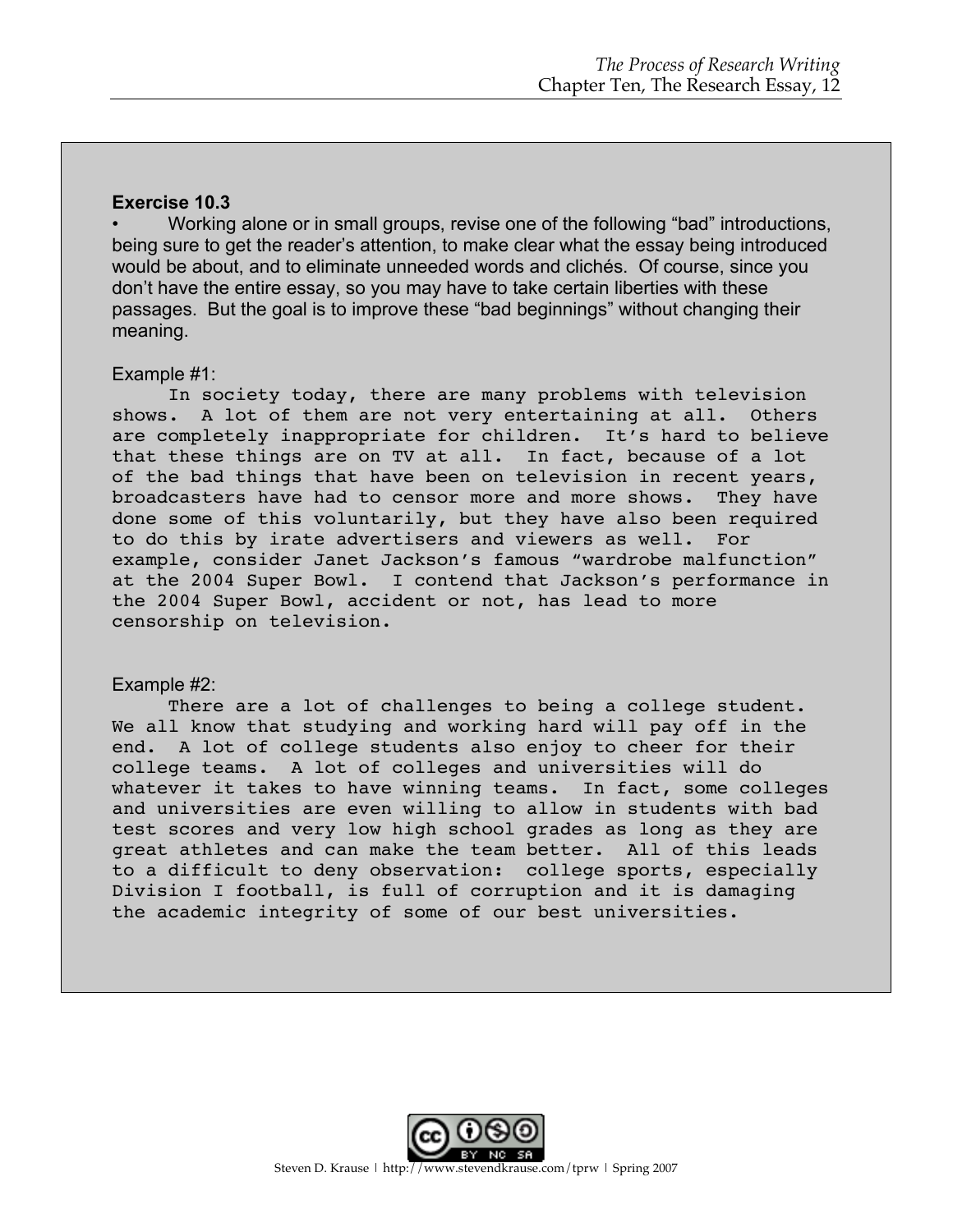## **Background Information (or Helping Your Reader Find a Context)**

It is always important to explain, contextualize, and orientate your readers within any piece of writing. Your research essay is no different in that you need to include background information on your topic in order to create the right context for the project.

In one sense, you're giving your reader important background information every time you fully introduce and explain a piece of evidence or an argument you are making. But often times, research essays include some background information about the overall topic near the beginning of the essay. Sometimes, this is done briefly as part of the introduction section of the essay; at other times, this is best accomplished with a more detailed section after the introduction and near the beginning of the essay.

How much background information you need to provide and how much context you need to establish depends a great deal on how you answer the "Getting Ready" questions at the beginning of this chapter, particularly the questions in which you are asked to consider you *purpose* and your *audience.* If one of the purposes of your essay is to convince a primary audience of readers who know little about your topic or your argument, you will have to provide more background information than you would if the main purpose of your essay was to convince a primary audience that knows a lot about your topic. **But even if you can assume your audience is as familiar with the topic of your essay as you, it's still important to provide at least some background on your specific approach to the issue in your essay.** 

It's almost always better to give your readers "too much" background information than "too little." In my experience, students too often assume too much about what their readers (the teacher included!) knows about their research essay. There are several reasons why this is the case; perhaps it is because students so involved in their research forget that their readers haven't been doing the same kind of research. The result is that sometimes students "cut corners" in terms of helping their audience through their essay. I think that the best way to avoid these kinds of misunderstandings is for you to always remember that your readers don't know as much about your specific essay as you do, and part of your job as a writer is to guide your reader through the text.

In Casey Copeman's research essay at the end of this chapter, the context and background information for the subject matter after the introduction; for example:

The problems surrounding corruption in university athletics have been around ever since sports have been considered important in American culture. People have emphasized the importance of sports and the significance of winning for a long time. According to Jerome Cramer in a special report published in Phi Delta Kappan, "Sports are a powerful experience, and America somehow took this belief of the ennobling nature of sports and transformed it into a quasireligion" (Cramer K1).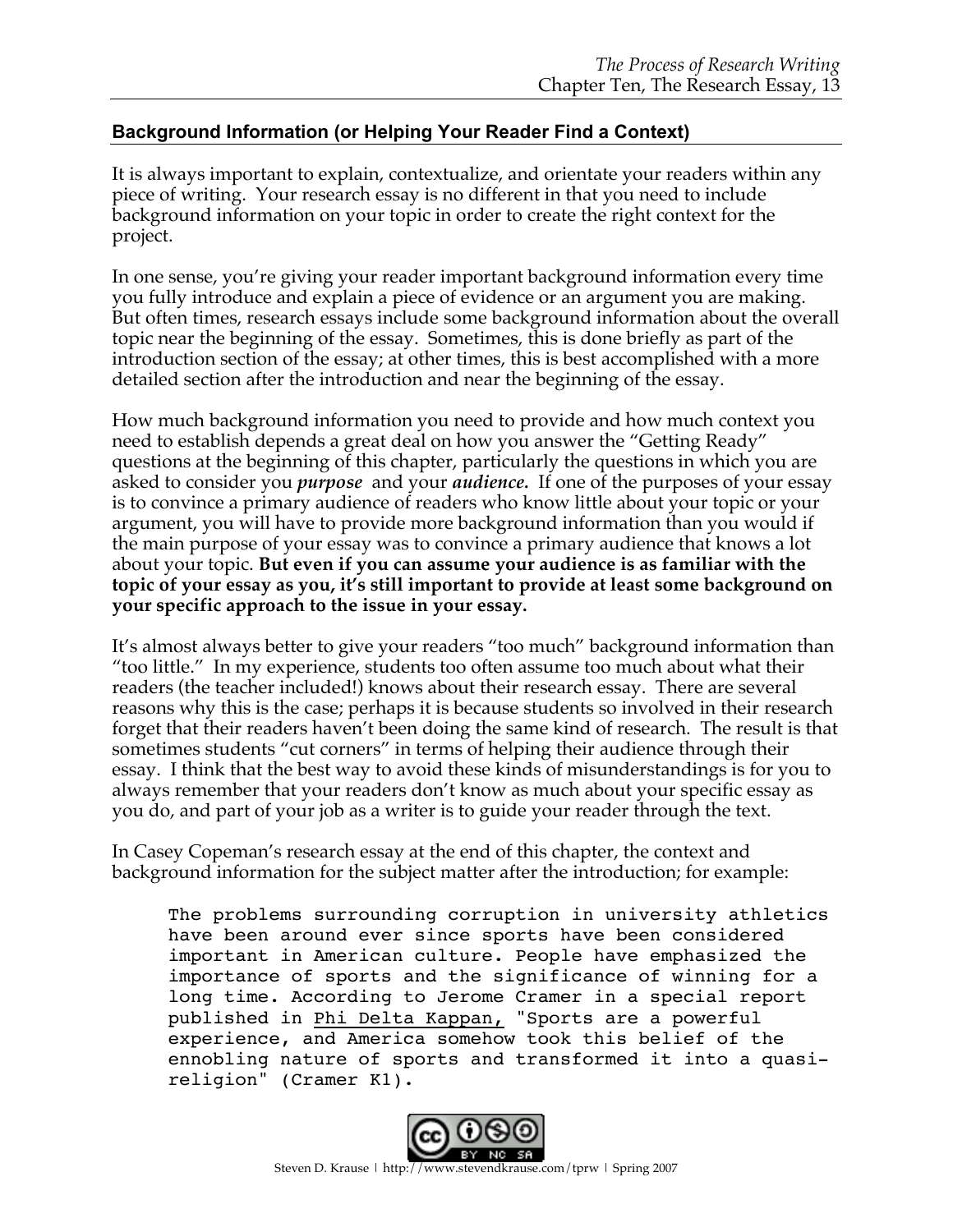Casey's subject matter, college athletics, was one that she assumed most of her primary audience of fellow college students and classmates were familiar with. Nonetheless, she does provide some basic information about the importance of sports team in society and in universities in particular.

## **Weaving in Evidence to Support Your Point**

Throughout your research essay, you need to include evidence that supports your points. There is no firm rule as to "how much" research you will want or need to include in your research essay. Like so many other things with research writing, it depends on your purpose, the audience, the assignment, and so forth. **But generally speaking, you need to have a piece of evidence in the form of a direct quote or paraphrase every time you make a claim that you cannot assume your audience "just knows."**

☛ **Hyperlink:** See "Chapter 3: "Quoting, Paraphrasing, and Avoiding Plagiarism" for more details on how to effectively introduce quotes and paraphrases into your research writing.

Stringing together a series of quotes and paraphrases from different sources might show that you have done a lot of research on a particular topic, but your audience wants to know your *interpretation* of these quotes and paraphrases, and your reader wants and needs to be guided through your research. To do this, you need to work at explaining the significance of your evidence throughout your essay.

For example, this passage does a **BAD** job of introducing and weaving in evidence to support a point.

In America today, the desire to have a winning team drives universities to admit academically unqualified students. "At many universities, the tradition of athletic success requires coaches to produce not only competitive by championship-winning teams" (Duderstadt 191).

The connection between the sentence and the evidence is not as clear as it could be. Further, the quotation is simply "dropped in" with no explanation. Now, compare it with this revised and **BETTER** example:

The desire to always have a winning team has driven many universities to admit academically unqualified student athletes to their school just to improve their sports teams. According to James Duderstadt, former president of the University of Michigan, the corruption of university athletics usually begins with the process of recruiting and admitting student athletes. He states that, "At many universities, the tradition of athletic success requires coaches to produce not only competitive but championshipwinning teams" (Duderstadt 191).

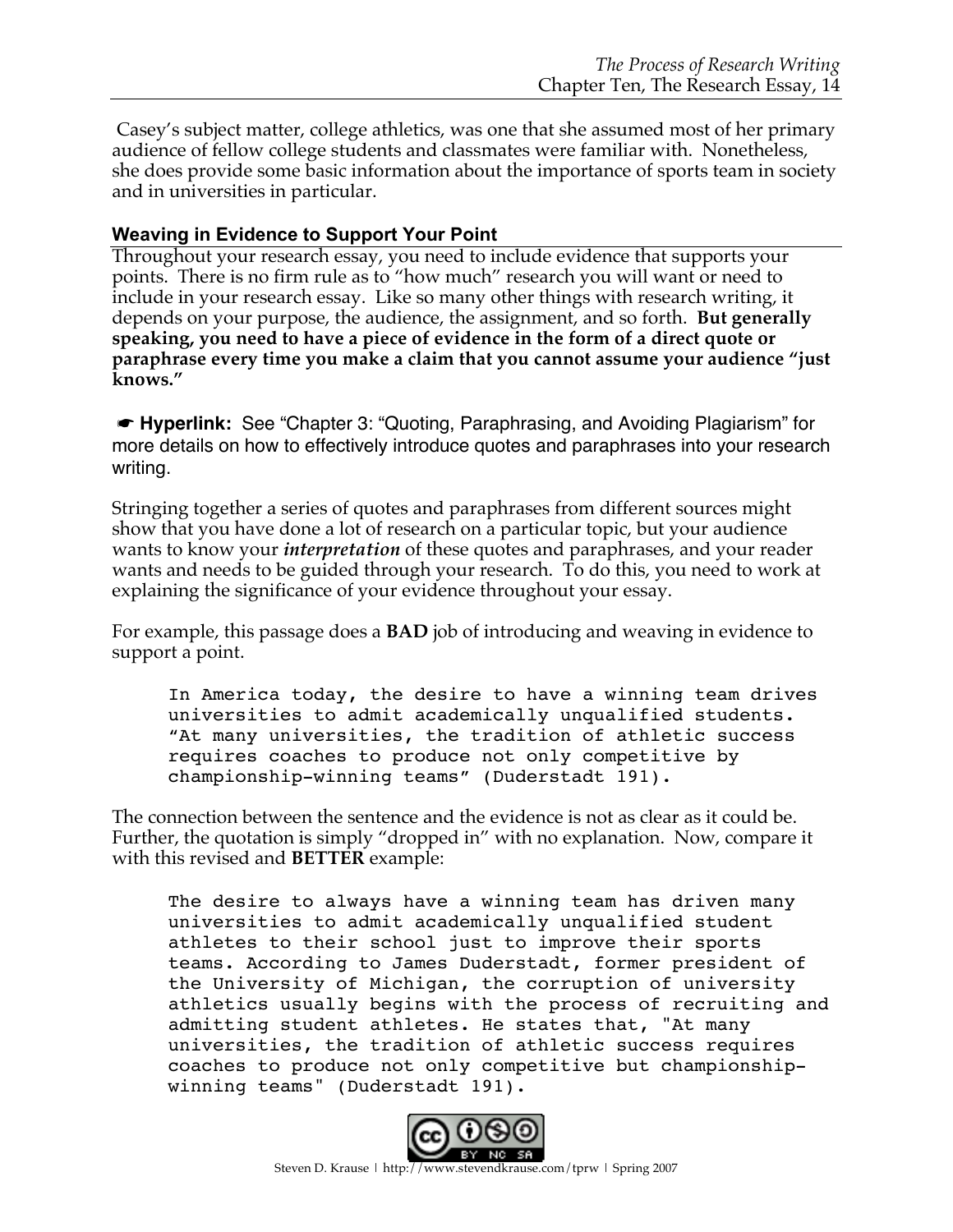Remember: the point of using research in writing (be it a traditional research essay or any other form of research writing) is not merely to offer your audience a bunch of evidence on a topic. Rather, the point of research writing is to interpret your research in order to persuade an audience.

## **Antithetical Arguments and Answers**

Most research essays anticipate and answer antithetical arguments, the ways in which a reader might disagree with your point. Besides demonstrating your knowledge of the different sides of the issue, acknowledging and answering the antithetical arguments in your research essay will go a long way toward convincing some of your readers that the point you are making is correct.

☛ **Hyperlink:** See "Chapter 8: "The Antithesis Exercise," which offers strategies for researching, developing, and answering antithetical arguments in your research writing.

Antithetical arguments can be placed almost anywhere within a research essay, including the introduction or the conclusion. However, you want to be sure that the antithetical arguments are accompanied by "answering" evidence and arguments. After all, the point of presenting antithetical arguments is to explain why the point you are supporting with research is the correct one.

In the essay at the end of this chapter, Casey brings up antithetical points at several points in her essay. For example:

To be fair, being a student-athlete isn't easy. They are faced with difficult situations when having to juggle their athletic life and their academic life at school. As Duderstadt said, "Excelling in academics is challenging enough without the additional pressures of participating in highly competitive athletic programs" (Duderstadt 190). So I can see why some athletes might experience trouble fitting all of the studying and coursework into their busy schedules.

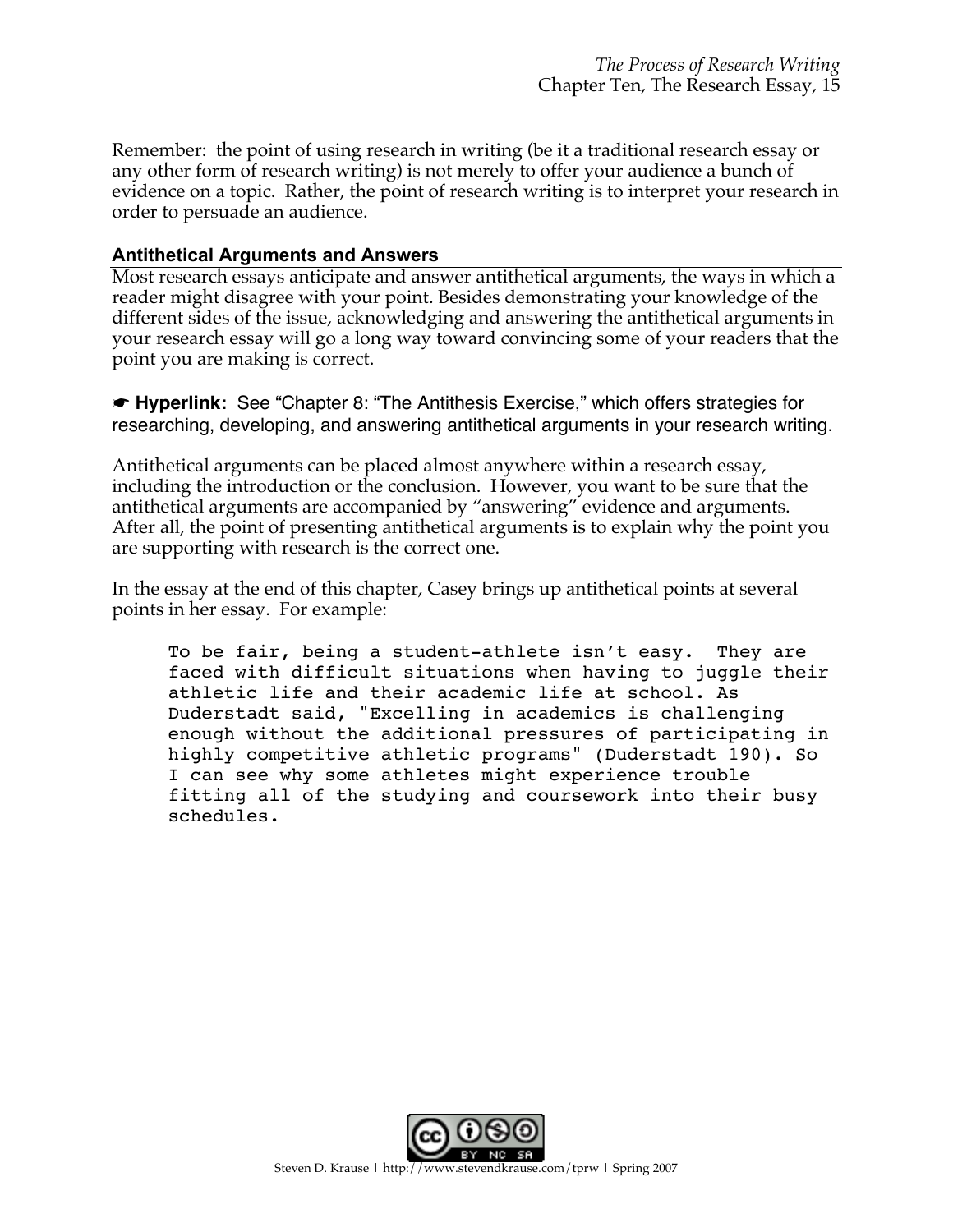### **The Conclusion**

As research essays have a beginning, so do they have an ending, generally called a conclusion. While the main purpose of an introduction is to get the reader's attention and to explain what the essay will be about, the goal of a conclusion is to bring the reader to a satisfying point of closure. In other words, a good conclusion does not merely "end" an essay; it wraps things up.

It is usually a good idea to make a connection in the conclusion of your essay with the introduction, particularly if you began your essay with something like a relevant anecdote or a rhetorical question. You may want to restate your thesis, though you don't necessarily have to restate your thesis in exactly the same words you used in your introduction. It is also usually not a good idea to end your essay with obvious concluding cues or clichéd phrases like "in conclusion."

Conclusions are similar to introductions on a number of different levels. First, like introductions, they are important since they leave definite "impressions" on the reader—in this case, the important "last" impression. Second, conclusions are almost as difficult to write and revise as introductions. Because of this, be sure to take extra time and care to revise your conclusion.

Here's the conclusion of Casey Copeman's essay, which is included at the end of this chapter:

As James Moore and Sherry Watt say in their essay "Who Are Student Athletes?", the "marriage between higher education and intercollegiate athletics has been turbulent, and always will be" (7). The NCAA has tried to make scholarly success at least as important as athletic success with requirements like Proposition 48 and Proposition 16. But there are still too many cases where under-prepared students are admitted to college because they can play a sport, and there are too still too many instances where universities let their athletes get away with being poor students because they are a sport superstar. I like cheering for my college team as much as anyone else, but I would rather cheer for college players who were students who worried about learning and success in the classroom, too.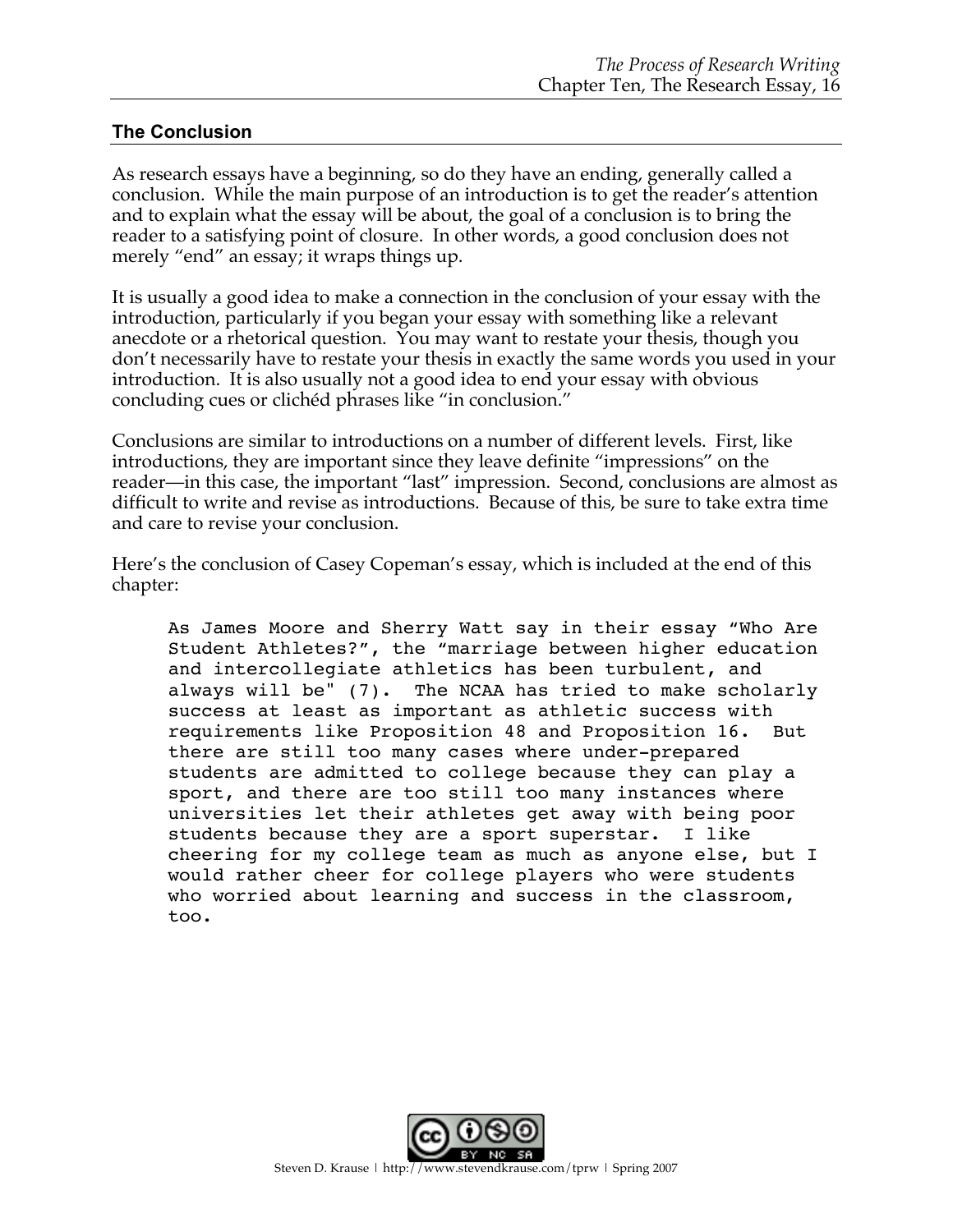## **Exercise 10.4**

If you worked with the examples in Exercise 10.3 on page xxx, take another look at the revised introductions your wrote. Based on the work you did in that exercise, write a fitting conclusion. Once again, since you don't have the entire essay, you'll have to take some liberties with what you decide to include in your conclusion.

## **"Works Cited" or "Reference" Information**

If I were to give you one and only one "firm and definite" rule about research essay writing, it would be that you **must** have a section following the conclusion of your essay that explains to the reader where the evidence you cite comes from. This information is especially important in academic essays since academic readers are keenly interested in the evidence that supports your point.

If you're following the Modern Language Association rules for citing evidence, this last section is called "Works Cited." If you're following the American Psychological Association rules, it's called "References." In either case, this is the place where you list the full citation of all the evidence you quote or paraphrase in your research essay. **Note that for both MLA and APA style, research you read but didn't actually use in your research essay is not included.** Your teacher might want you to provide a "bibliography" with your research essay that does include this information, but this is not the same thing.

☛ **Hyperlink:** For guidelines for properly citing your evidence and compiling "Works Cited" or "Reference" pages, see "Chapter 12: Citing Your Research Using MLA or APA Style."

Frankly, one of the most difficult aspects of this part of the research essay is the formatting—alphabetizing, getting the spacing right, underlining titles or putting them in quotes, periods here, commas there, and so forth. Again, see the appendix for information on how to do this. But if you have been keeping and adding to an annotated bibliography as you have progressed through the process of research (as discussed in chapter six), this part of the essay can actually be merely a matter of checking your sources and "copying" the citation information from the word processing file where you have saved your annotated bibliography and "pasting" it into the word processing file where you are saving your research essay.

☛ **Hyperlink:** See the assignment for constructing an annotated bibliography in "Chapter 6: The Annotated Bibliography Exercise."

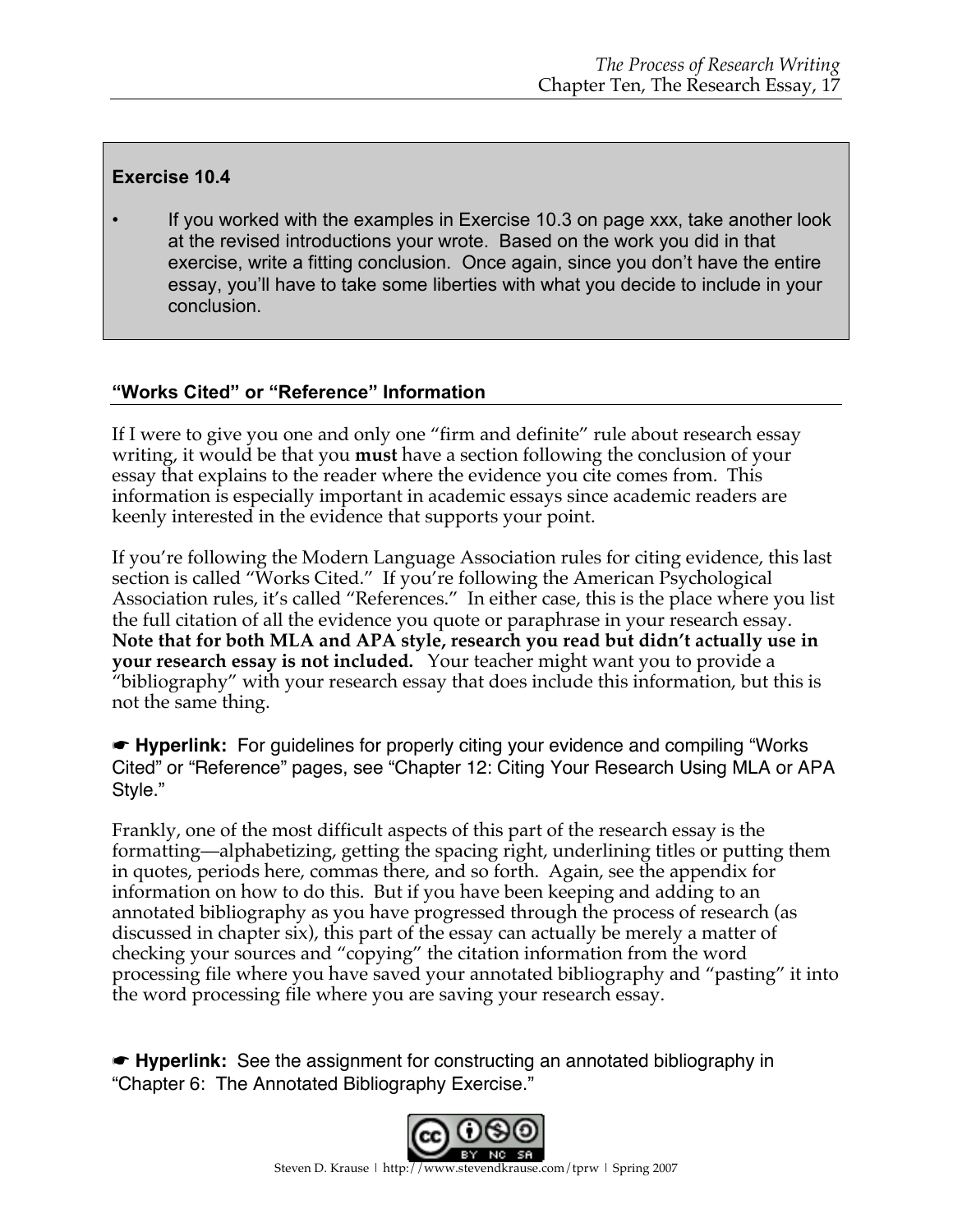## **A Student Example: "The Corruption Surrounding University Athletics" by Casey K. Copeman**

The assignment that Casey Copeman followed to write this research essay is similar to the assignment described earlier in this chapter:

Write a research essay about the working thesis that you have been working on with the previous writing assignments. Your essay should be about ten pages long, it should include ample evidence to support your point, and it should follow MLA style.

Of course, it's also important to remember that Casey's work on this project began long before she wrote this essay with the exercises she worked through to develop her working thesis, to gather evidence, and to evaluate and categorize it.

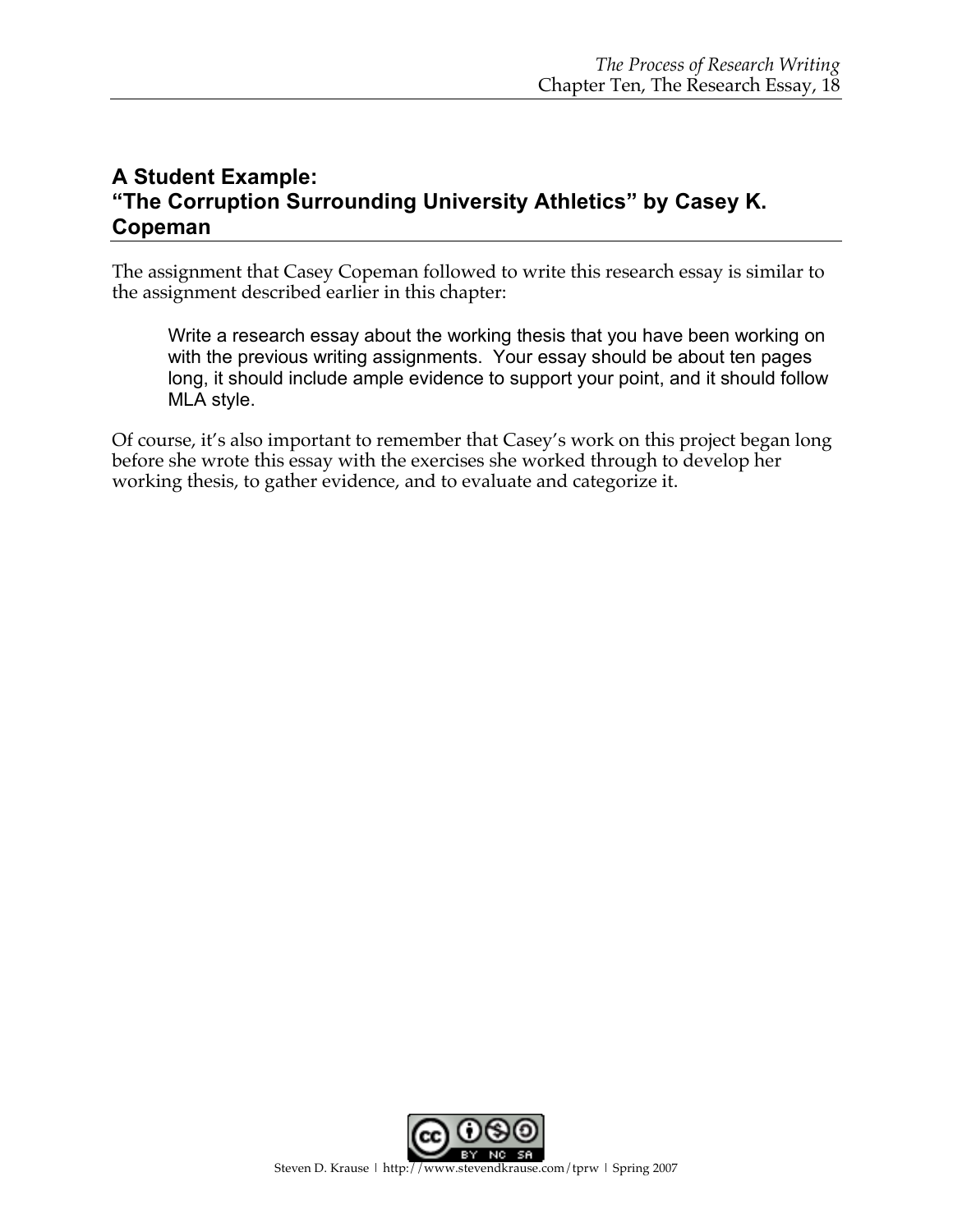The Corruption Surrounding University Athletics

By Casey Copeman

#### Outline

- I. Introduction
- II. Origins and description of the problem
	- A. The significance of sports in our society
	- B. The drive and pressure for universities to win leads to admitting academically unqualified student athletes
- III. The Eligibility Rules Proposition 48 and Proposition 16
	- A. Proposition 48 explained
	- B. Proposition 16 explained
	- C. Proposition 16 challenged but upheld in the courts
	- D. Academic eligibility rules still broken
- IV. Rules Broken At School
	- A. The pressures faced by athletes and universities 1. The pressures of being a student athlete
		- 2. The pressures put on universities to recruit "good players"
	- B. "Athletics" emphasized over studies indirectly and directly 1. The indirect message is about sports above academics
		- 2. Occasionally, the message to emphasize sports is direct
		- 3. Student-athletes often steered into "easy" classes
	- C. Good student athletes, mostly in sports other than football and men's basketball, get a bad name
- V. Conclusion

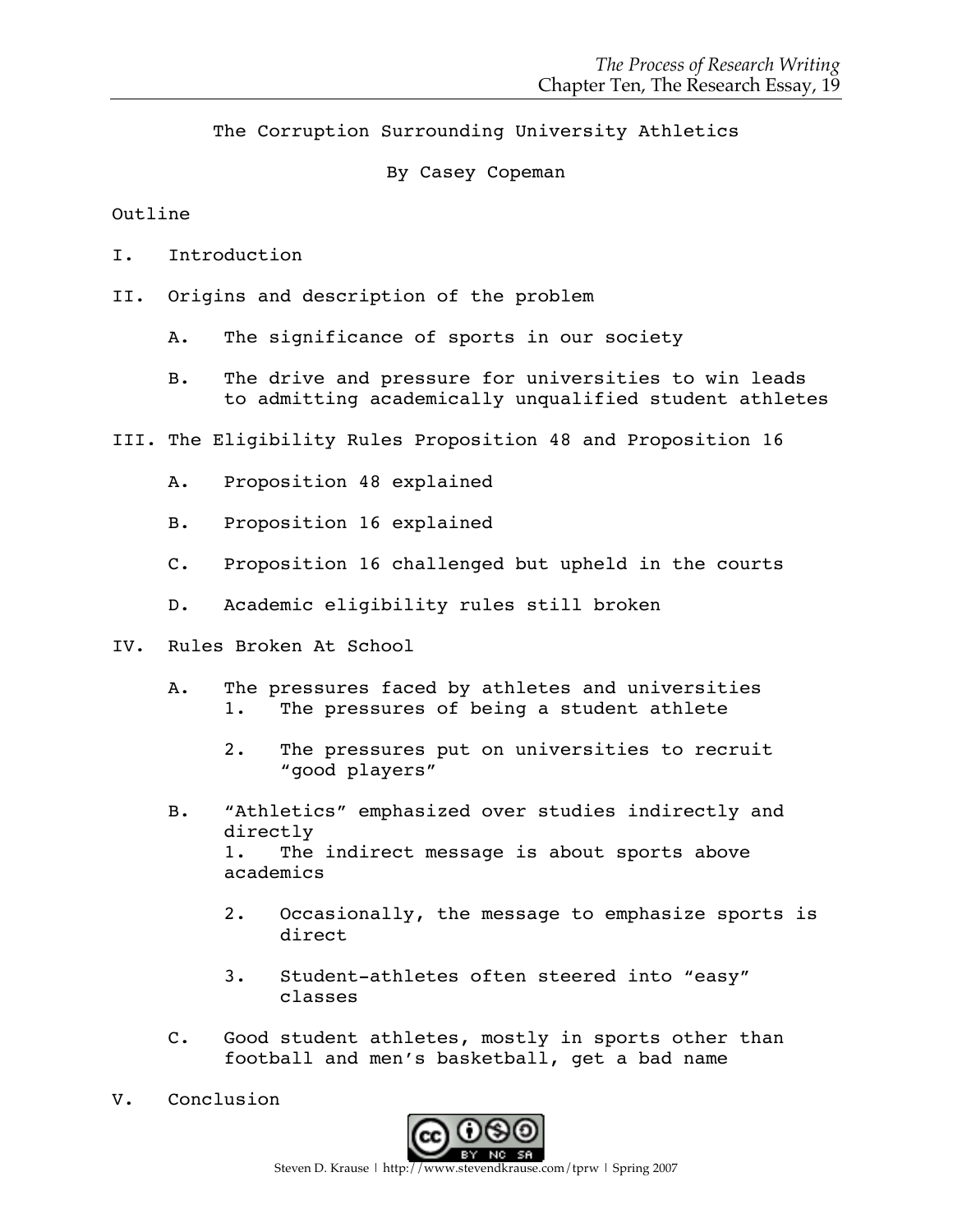Most young people who are trying to get into college have to spend a lot of time studying and worrying. They study to get good grades in high school and to get good test scores, and they worry about whether or not all of the studying will be enough to get them into the college of their choice. But there is one group of college students who don't have to study and worry as much, as long as they are outstanding football or basketball players: student athletes.

Issues involving student athletes with unsatisfactory test scores, extremely low grade point averages, special privileges given to them by the schools, and issues concerning their coaches' influence on them academically, have all been causes of concern with university athletics. The result is a pattern where athletics at the university level are full of corruption surrounding the academic standards and admittance policy that are placed upon some university athletes. In this essay, I will explain what I see as the source of this corruption and the ways in which academic standards are compromised in the name of winning.

The problems surrounding corruption in university athletics have been around ever since sports have been considered important in American culture. People have emphasized the importance of sports and the significance of winning for a long time. According to Jerome Cramer in a special report published in Phi Delta Kappan, "Sports are a powerful experience, and America somehow took this belief of the ennobling nature of sports and transformed it into a quasi-religion" (Cramer K1). Cramer also says,

"The original sin of sports in United States society seems to have been committed when we allowed our games to assume too much of our lives. It was as if we could measure our

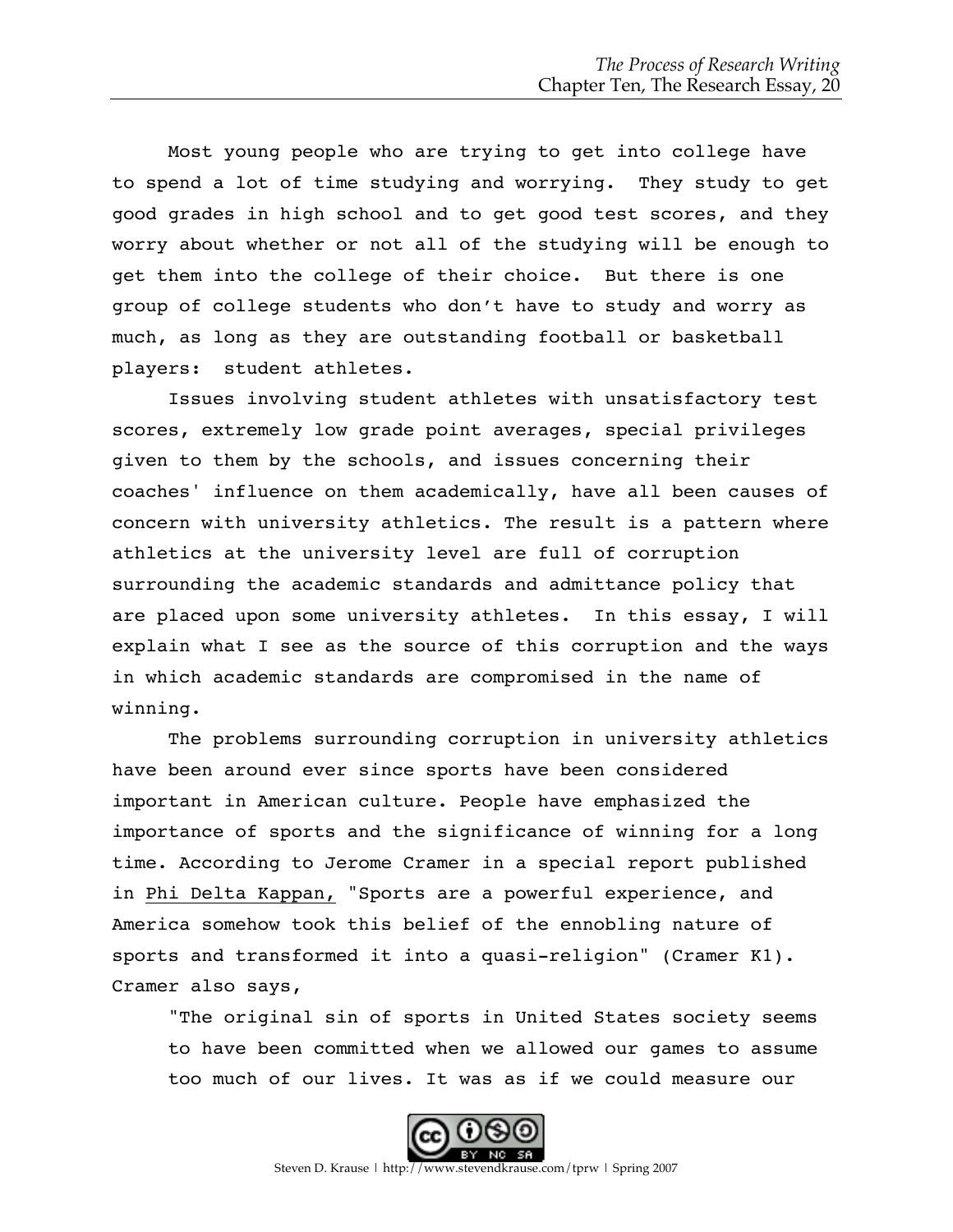moral fiber by the won/lost record of our local team. Once schools began to organize sports, winning became a serious institutional consideration. Our innocence vanished when we refused to accept losing" (Cramer K1).

This importance of sports and winning in the United States today is what has led to this corruption that we now see in our top universities when it comes to athletes and how they are treated by their schools.

The desire to always have a winning team has driven many universities to admit academically unqualified student athletes to their school just to improve their sports teams. According to James Duderstadt, former president of the University of Michigan, the corruption of university athletics usually begins with the process of recruiting and admitting student athletes. He states that, "At many universities, the tradition of athletic success requires coaches to produce not only competitive but championship-winning teams" (Duderstadt 191). This, in turn, "puts enormous pressure to recruit the most outstanding high school athletes each year, since this has become the key determinant of competitive success in major college sports"(Duderstadt 192).

According to Duderstadt, "Coaches and admissions officers have long known that the pool of students who excel at academics and athletics is simply too small to fill their rosters with players who meet the usual admissions criteria" (Duderstadt 193). This pressure put on coaches to recruit the best athletes "leads them to recruit athletes who are clearly unprepared for college work or who have little interest in a college education" (Duderstadt 193). This obviously leads to a problem because although most universities have standards that must be met for students to be admitted, "in all too many cases, recruited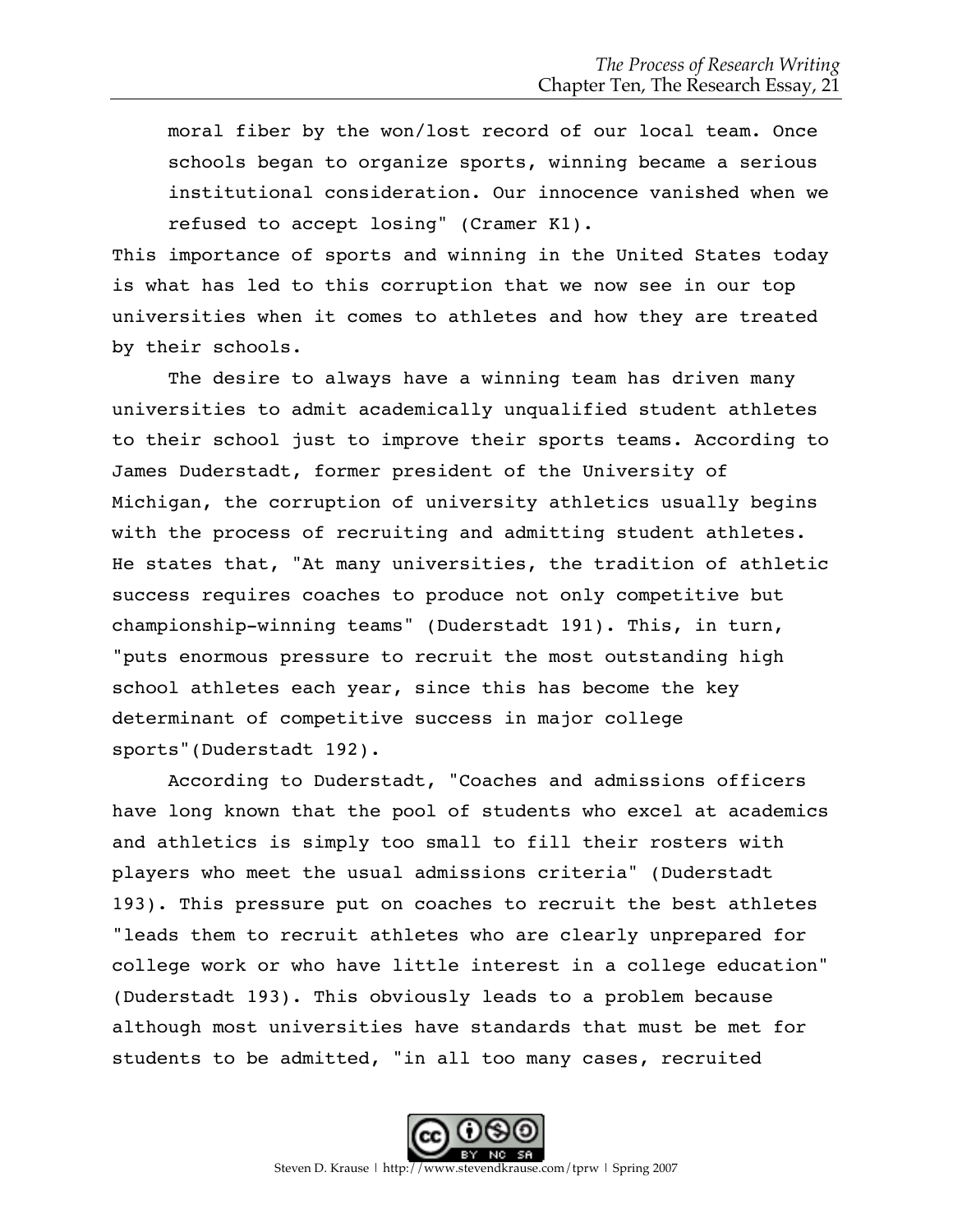athletes fail to meet even these minimum standards" (Duderstadt 193).

The National Collegiate Athletic Association (NCAA) set some minimum standards for admission in January of 1986. They had decided that "the time had come to make sure that college athletes were not only athletically qualified, but that they also were academically competent to represent schools of higher learning" (Cramer K4). Proposition 48 required that "all entering athletes score a minimum of 700 on their Scholastic Aptitude Test (SAT) and achieve a minimum high school grade point average in core academic courses of 2.0, or sit out their first year" (Duderstadt 194). This seemed like a fairly reasonable rule to most universities around the country, and some even thought, "a kid who can not score a combined 700 and keep a C average in high school should not be in college in the first place" (Cramer K4).

In 1992, the NCAA changed these requirements slightly with the introduction of proposition 16. According to the document "Who Can Play? An Examination of NCAA's Proposition 16," which was published on the National Center for Educational Statistics in August 1995, Proposition 16 requirements are "more strict than the current Proposition 48 requirements. The new criteria are based on a combination of high school grade point average (GPA) in 13 core courses and specified SAT (or ACT) scores."

Some coaches and college athletes have argued against proposition 48 and proposition 16 because they claim that they unfairly discriminate against African-American students. According to Robert Fullinwider's web-based article "Academic Standards and the NCAA," some "black coaches were so incensed that they toyed with the idea of boycotting NCAA events." Fullinwider goes on: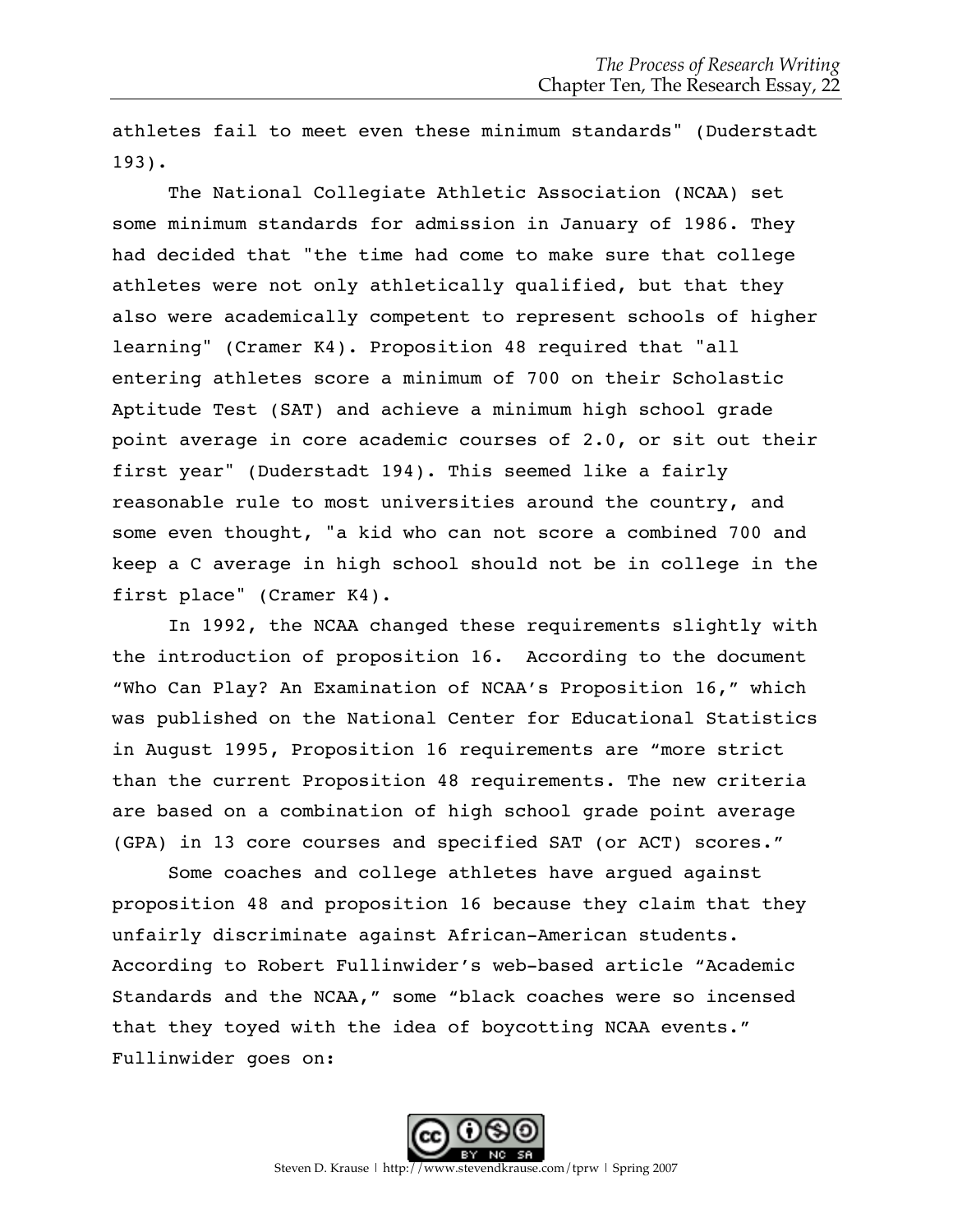John Thompson, then-coach of Georgetown University's basketball team, complained that poor minority kids were at a disadvantage taking the "mainstream-oriented" SAT. "Certain kids," he noted just after the federal court's decision, "require individual assessment. Some urban schools cater to poor kids, low-income kids, black and white. To put everybody on the same playing field [i.e., to treat them the same in testing] is just crazy."

Fullinwider writes that the legality of Proposition 16 was challenged in March 1999 on the basis that it was discriminatory to African-American student athletes. However, in its summary of the case Cureton v. NCAA, the Marquette University Law School You Make the Call web site explains that the federal courts ultimately decided that Proposition 16 was not a violation of students' civil rights and could be enforced by the NCAA.

With rules like Proposition 48 and Proposition 16, "the old practice of recruiting athletes who are clearly unqualified for admission with the hope that their contributions on the field will be sufficient before their inadequacy in the classroom, slowed somewhat" (Duderstadt 195). However, as facts show today, it seems as if these rules are harder to enforce in some universities than the NCAA originally thought.

There have been many documented instances of athletes being admitted to a university without even coming close to meeting the minimum requirements for academic eligibility set by the NCAA. One such instance happened just one year after Proposition 48 was enacted. North Carolina State University signed Chris Washburn, "one of the most highly recruited high school seniors in the nation" (Cramer K4). Although Washburn proved to be valuable to the team, it was later found out that "his combined score on the SAT was a whopping 470," and that he had "an abysmal academic record in high school" (Cramer K4). Both his

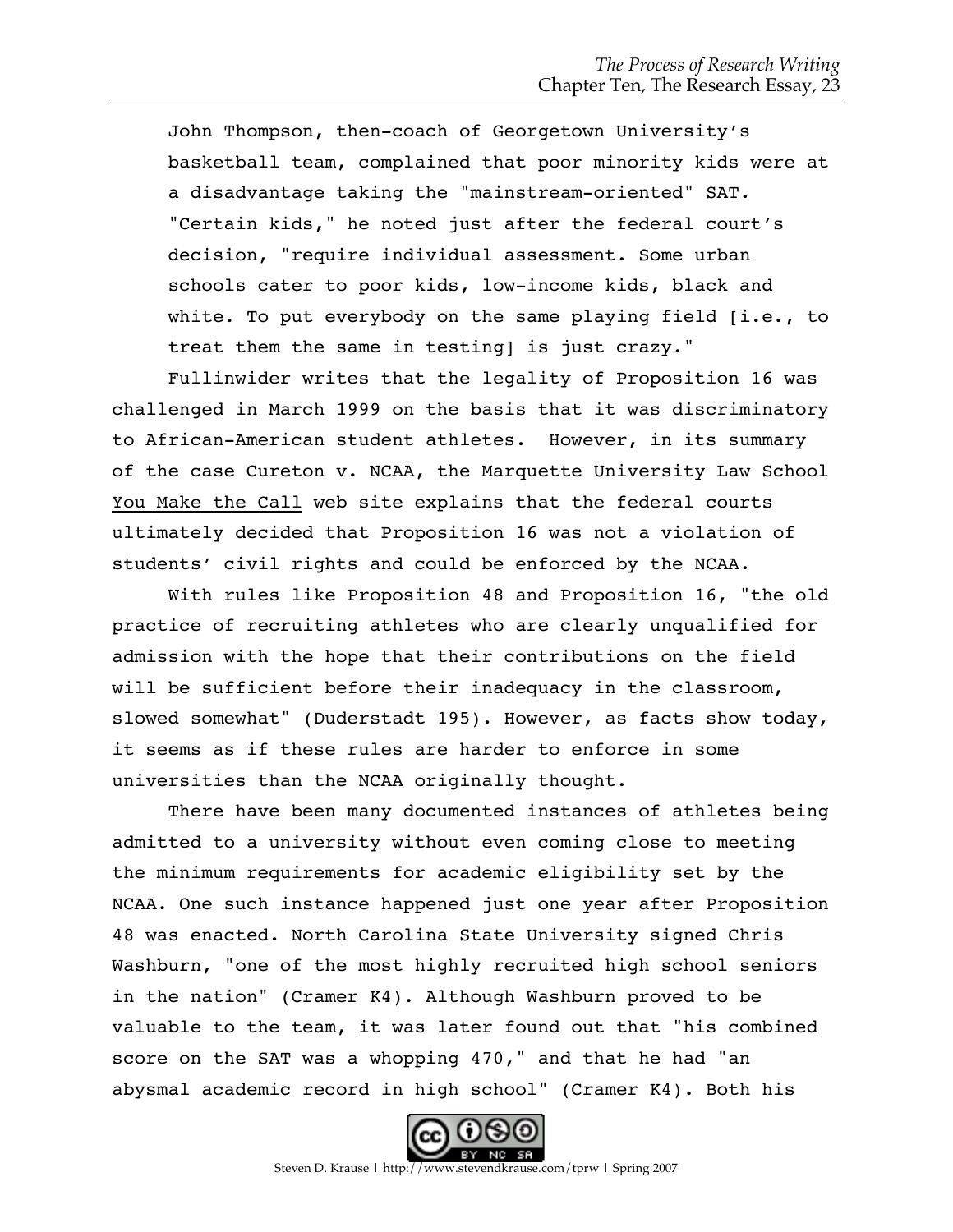SAT score and his poor grades in high school all fell much lower than the standards set by the NCAA.

According to Art Padilla, former vice president for academic affairs at the University of North Carolina System, student athletes like Chris Washburn are not uncommon at most universities (Cramer K5). He states, "Every major college sports institution has kids with that kind of academic record, and if they deny it, they are lying" (Cramer K5).

The admitting of unqualified students is not the only place where colleges seem to step out of bounds though. Once the athlete has been admitted and signed with the university, for some, a long list of corruption from the university is still to follow when it comes to dealing with their academics.

Furthermore, many universities face a lot of pressure to recruit good players to their schools regardless of their academic skills. Debra Blum reported in 1996 about the case of a star basketball player who wanted to attend Vanderbilt University. As Blum writes, "Vanderbilt denied him (basketball player Ron Mercer) admission, describing his academic record as not up to snuff. So he enrolled at Kentucky, where he helped his team to a national championship last season" (A51). The case of Vanderbilt losing Mercer caused a lot of "soul searching" at Vanderbilt, in part because there was a lot of pressure from "other university constituents, particularly many alumni ... to do what it takes to field more-competitive teams, especially in football and men's basketball" (A51).

But these pressures are also the point where school officials are tempted to break the rules. As John Gerdy wrote in his article "A Suggestion For College Coaches: Teach By Example," in universities where the purpose of recruiting a great athlete is to improve the team, they often claim, "intercollegiate athletics are about education, but it is

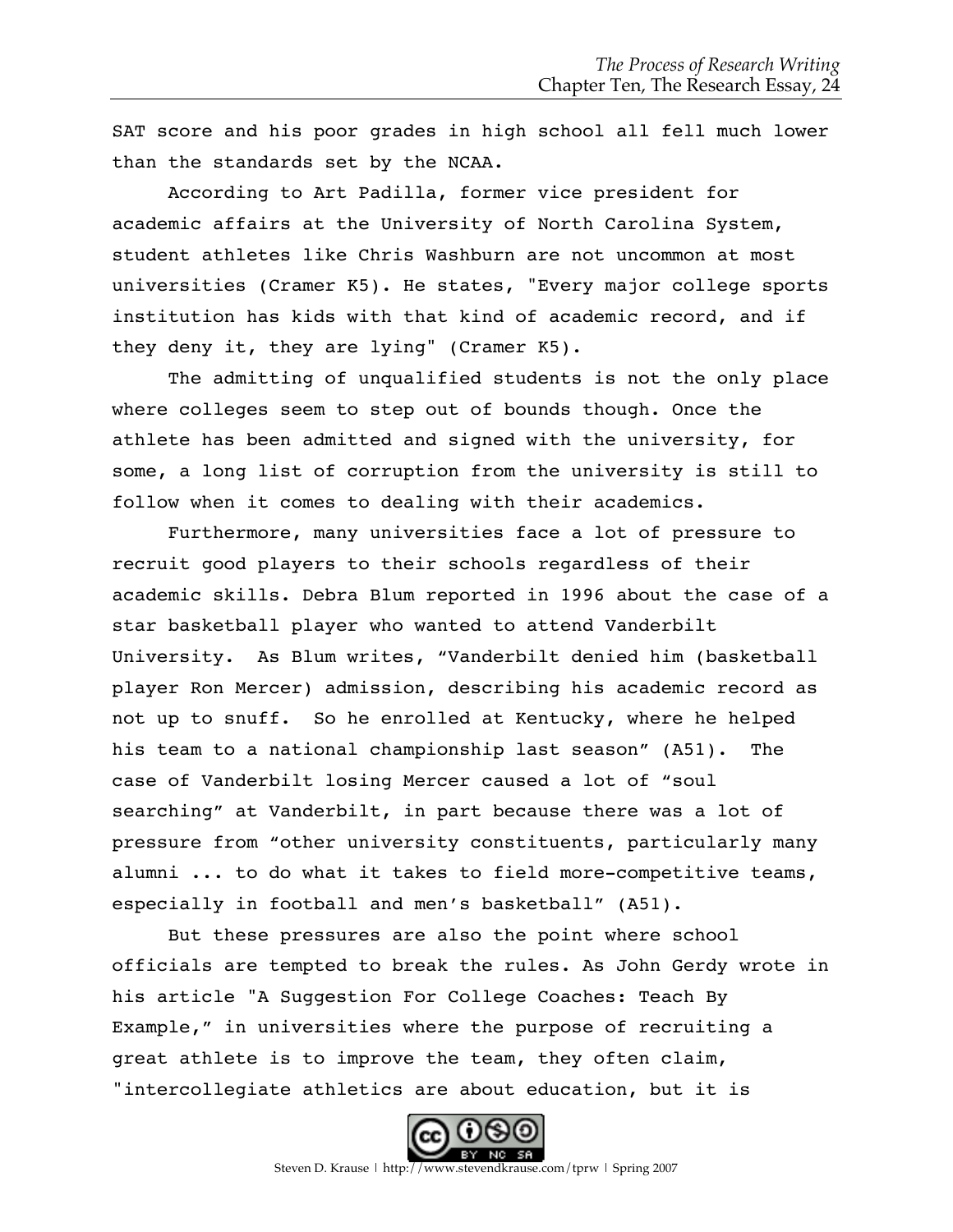obvious that they are increasingly about entertainment, money, and winning" (28).

Mixed messages are sent when some student-athletes "are referred to as "players" and "athletes" rather than "students" and "student-athletes" (Gerdy 28). It is clear that these student-athletes are sometimes only wanted for their athletic ability, and it is also clear that there are sometimes many pressures to recruit such students. As Austin C. Wherwein said, many student athletes "are given little incentive to be scholars and few persons care how the student athlete performs academically, including some of the athletes themselves" (Quoted in Thelin 183).

In some cases, coaches directly encourage students to emphasize their athletic career instead of their studies. One such instance, reported in Sports Illustrated by Austin Murphy, involves an Ohio State tailback, Robert Smith, who quit the football team "saying that coaches had told him he was spending too much time on academics" (Murphy 9). Smith claims that offensive coordinator Elliot Uzelac "encouraged him to skip a summer-school chemistry class because it was causing Smith, who was a pre-med student, to miss football practice" (Murphy 9). Smith did not think this was right so he walked off the team (Murphy 9). Supposedly, "the university expressed support for Uzelac, who denied Smith's allegations" (Murphy 9).

Another way some universities sometimes manage the academic success of their student-athletes is to enroll them in easier classes, particularly those set up specifically for studentathletes. The curriculum for some of these courses is said to be "less than intellectually demanding" (Cramer K2). Jan Kemp, a remedial English professor at the University of Georgia who taught a class with just football players for students, was "troubled by the fact that many of her students seemed incapable

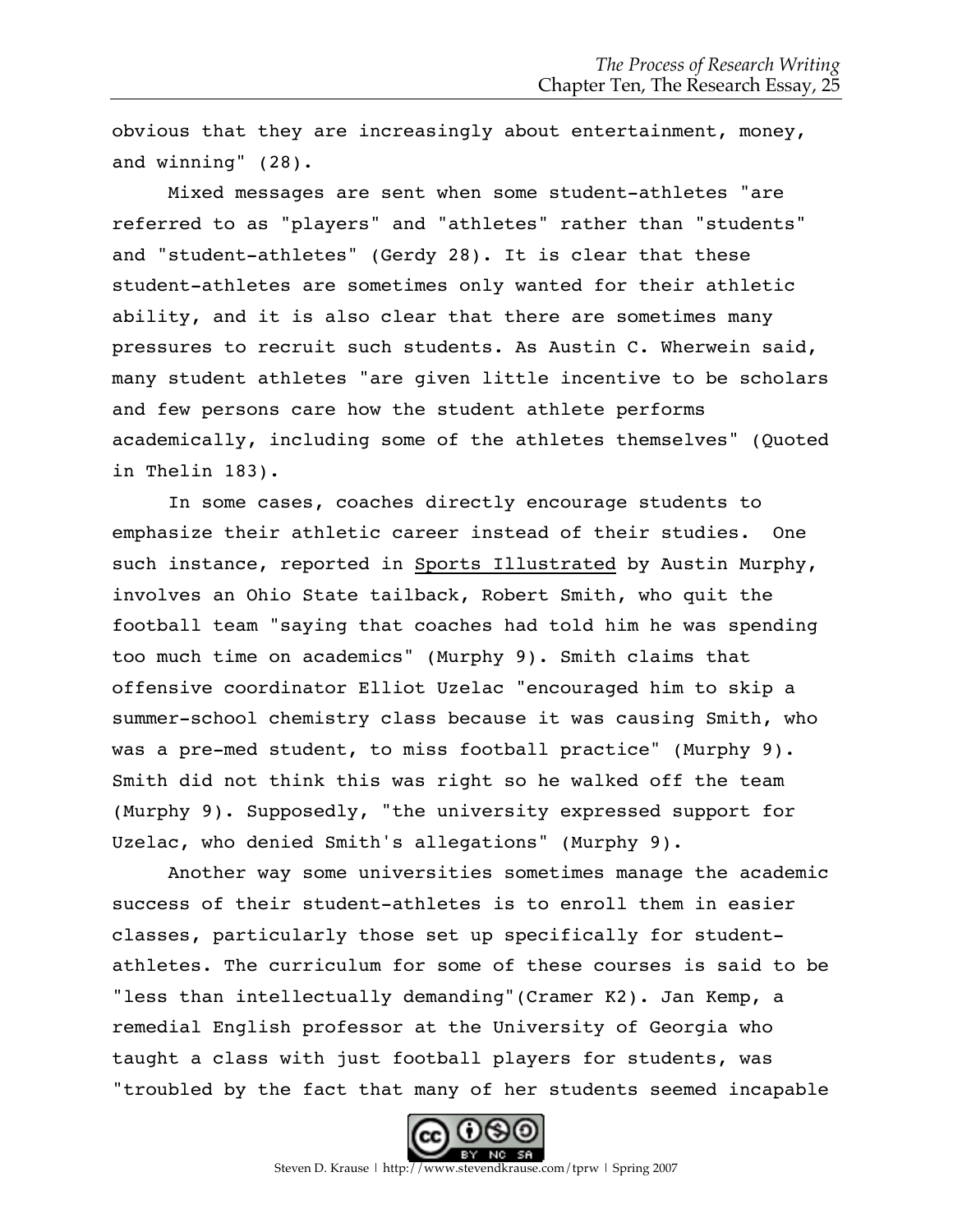of graduating from college" (Cramer K2). This seems surprising, but in fact some athletes from the University of Georgia "were described as being given more than four chances to pass developmental studies classes" without ever being successful (Cramer K2). Also, "school records show that in an effort to keep athletes playing, several were placed in the regular academic curriculum without having passed even the watered-down classes" (Cramer K2). Although this particular story comes from the University of Georgia, it is not just unique to that school. Many universities have been guilty of doing such things for their athletes just so they could continue to play on the team.

Of course, not all student-athletes are bad students. Many student-athletes actually do well in school and excel both athletically and academically. But although these true "studentathletes" do exist, they are often overshadowed by those negative images of athletes who do not do as well in school. And while all sorts of different sports have had academic problems with their athletes, the majority of corruption at the university level exists in football and basketball teams (Cramer K3). According to Duderstadt, "football and basketball are not holding their own when it comes to student academic honors" (Duderstadt 190). He says "Football and basketball have developed cultures with low expectations for academic performance. For many student-athletes in these sports, athletics are clearly regarded as a higher priority than their academic goals" (Duderstadt 191). So although this label of the bad student-athlete does not even come close to applying to all athletes, some universities are still considered, as John Thelin wrote in his book Games Colleges Play, "academically corrupt and athletically sound" (199).

As James Moore and Sherry Watt say in their essay "Who Are Student Athletes?", the "marriage between higher education and

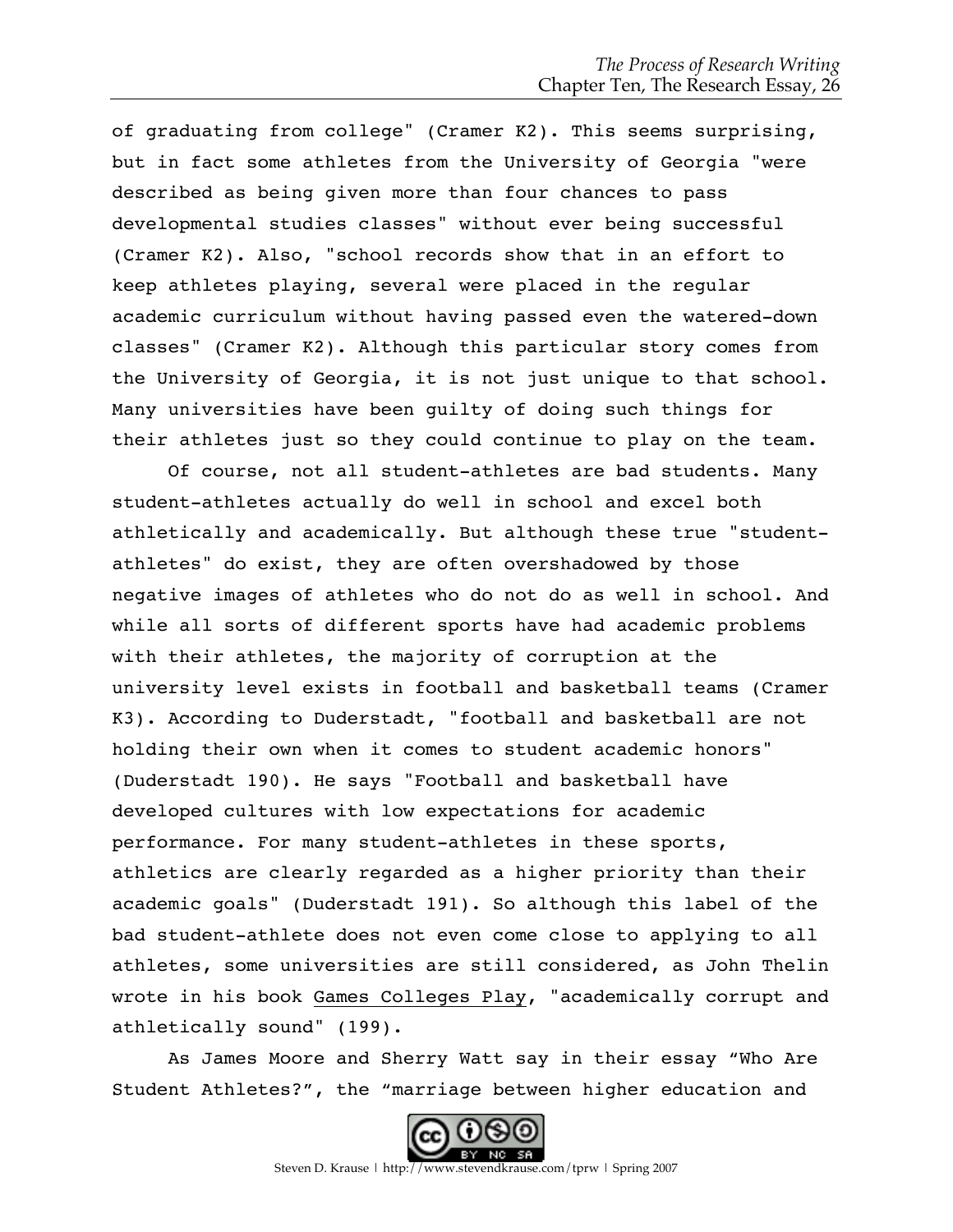intercollegiate athletics has been turbulent, and always will be" (7). The NCAA has tried to make scholarly success at least as important as athletic success with requirements like Proposition 48 and Proposition 16. But there are still too many cases where under-prepared students are admitted to college because they can play a sport, and there are too still too many instances where universities let their athletes get away with being poor students because they are a sport superstar. I like cheering for my college team as much as anyone else, but I would rather cheer for college players who were students who worried about learning and success in the classroom, too.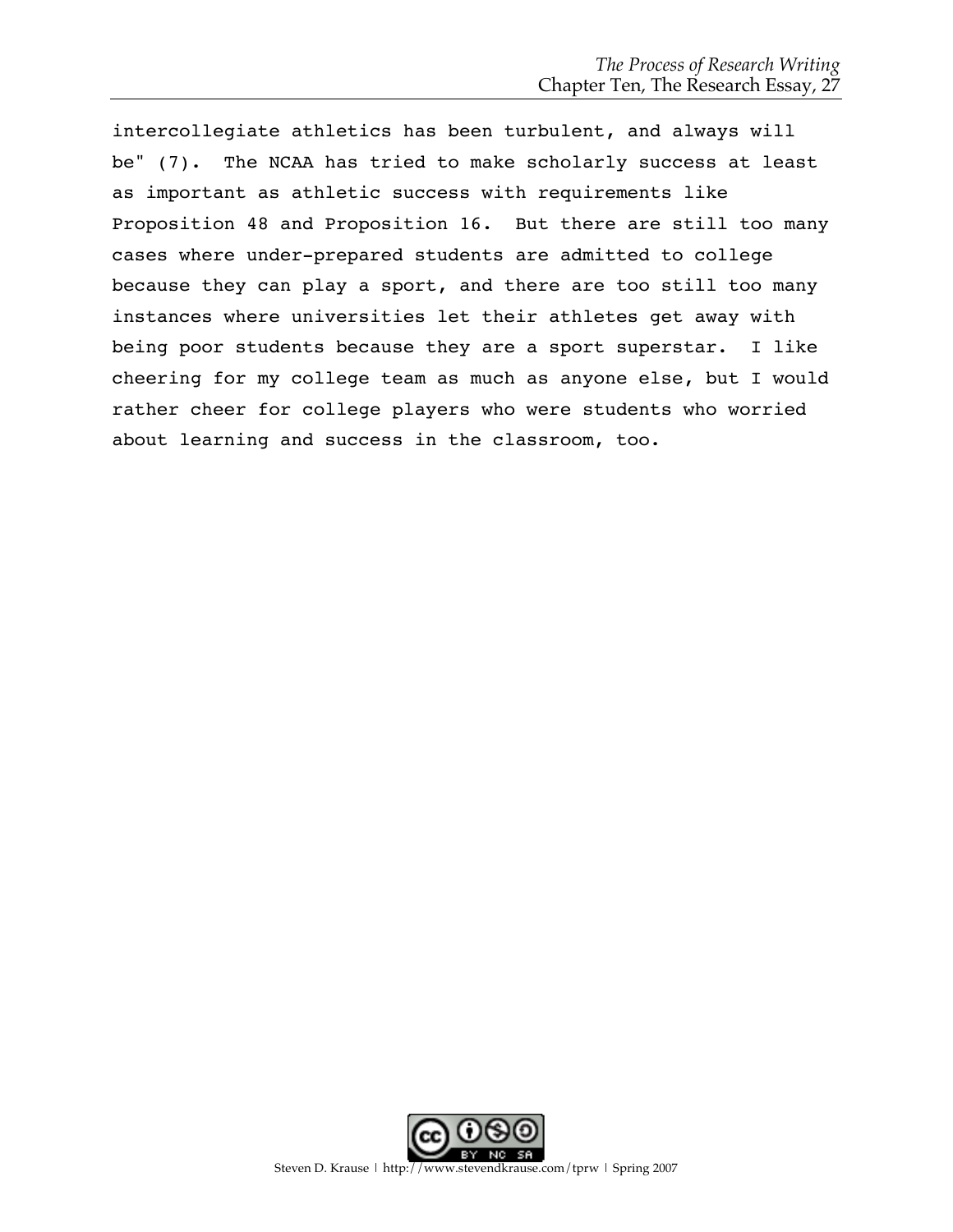Works Cited

- Blum, Debra E. "Trying to Reconcile Academies and Athletics." Chronicle of Higher Education 42 (1996): A51-A52.
- Cramer, Jerome. "Winning or Learning? Athletws- and Academws- In America." Phi Delta Kappan 67 (1986): KI-K9.
- "Cureton v. NCAA." You Make the Call. University of Marquette Law School. 2.3 (2000). 2 August 2005. <http://law.marquette.edu/>
- Duderstadt, James J. Intercollegiate Athletics and the American University: A University President's Perspective. Ann Arbor: The University of Michigan Press, 2000.
- Fullinwider, Robert K. "Academic Standards and the NCAA." Institute for Philosophy and Public Policy. 19.2/3 (1999). 2 August 2005. <http://www.puaf.umd.edu/IPPP/spring\_summer99/>
- Gerdy, John R. "A Suggestion For College Coaches: Teach By Example." Black Issues In Higher Education 14 (1997): 28- 29.
- Moore, James L. III, and Sherry K. Wart. "Who Are Student Athletes?" New Directions For Student Services 93 (2001): 7-18.
- Murphy, Austin. "Back On the Team." Sports Illustrated 76 (1992): 9.